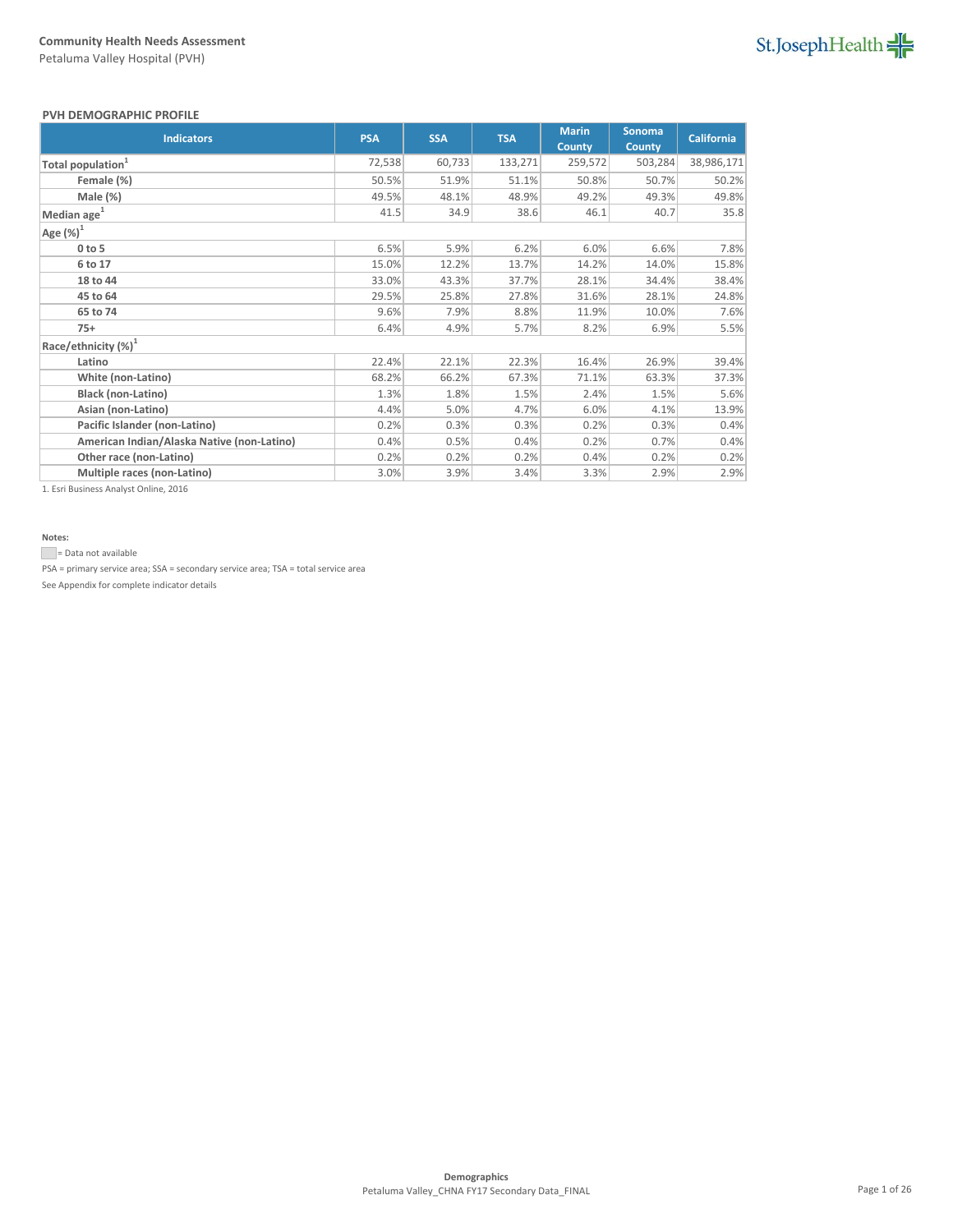# St.JosephHealth

#### **PVH SOCIO-ECONOMIC PROFILE**

# CHIS NE

| L VII JUCIU-LCUNUIVIIC LIVULILL                                                                        |            |            |            |               |               |                   |
|--------------------------------------------------------------------------------------------------------|------------|------------|------------|---------------|---------------|-------------------|
| <b>Indicators</b>                                                                                      | <b>PSA</b> | <b>SSA</b> | <b>TSA</b> | <b>Marin</b>  | <b>Sonoma</b> | <b>California</b> |
|                                                                                                        |            |            |            | <b>County</b> | <b>County</b> |                   |
| Median household income <sup>1</sup>                                                                   | \$77,319   | \$60,202   | \$68,661   | \$95,860      | \$63,910      | \$62,554          |
| Children (ages 0-17) living below 100% of the federal poverty level                                    | 12.9%      | 9.3%       | 11.4%      | 10.8%         | 15.1%         | 22.7%             |
| $(FPL)$ $(\%)^2$                                                                                       |            |            |            |               |               |                   |
| Older adults (ages 65+) living below 100% of the FPL $(\%)^2$                                          | 6.6%       | 7.9%       | 7.1%       | 5.3%          | 6.8%          | 10.2%             |
| Households living below 100% of the FPL $(\%)^2$                                                       | 6.3%       | 7.1%       | 6.6%       | 5.3%          | 7.6%          | 12.3%             |
| Households living below 200% of the FPL $(\%)^2$                                                       | 17.3%      | 19.8%      | 18.3%      | 13.6%         | 21.6%         | 29.8%             |
| Unemployment rate $(\%)^2$                                                                             | 8.2%       | 10.5%      | 9.2%       | 7.2%          | 9.6%          | 11.0%             |
| Population ages 25+ with less than high school diploma $\left(\% \right)^2$                            | 11.0%      | 11.7%      | 11.3%      | 7.5%          | 13.2%         | 18.5%             |
| Gini coefficient (measure of income inequality)                                                        |            |            |            | 0.516         | 0.446         | 0.478             |
| Low-income food insecurity (ages 18+)                                                                  | 3.8%       | 5.0%       | 4.3%       | 2.3%          | 5.3%          | 8.1%              |
| Population enrolled in Medi-Cal (%) <sup>2</sup>                                                       | 12.3%      | 13.9%      | 13.0%      | 10.6%         | 15.8%         | 20.3%             |
| Language spoken at home $(\%)^2$                                                                       |            |            |            |               |               |                   |
| <b>Only English</b>                                                                                    | 75.0%      | 77.9%      | 76.3%      | 76.5%         | 74.3%         | 56.2%             |
| Language spoken at home - other than English and speaks English less than "very well" (%) <sup>2</sup> |            |            |            |               |               |                   |
| Spanish                                                                                                | 7.8%       | 6.0%       | 7.0%       | 6.1%          | 8.9%          | 12.6%             |
| Other languages*                                                                                       | 2.3%       | 2.4%       | 2.3%       | 3.0%          | 1.9%          | 6.5%              |
| Percent of population ages 0 to 17 that is non-citizen $(\%)^2$                                        | 3.1%       | 1.4%       | 2.4%       | 4.4%          | 3.9%          | 4.4%              |
| Percent of population ages 18+ that is non-citizen $(\%)^2$                                            | 11.6%      | 8.2%       | 10.0%      | 12.2%         | 11.3%         | 17.2%             |
| Veteran population $(\%)^2$                                                                            | 8.2%       | 7.1%       | 7.7%       | 7.4%          | 8.3%          | 6.4%              |

1. Esri Business Analyst Online, 2016

2. U.S. Census Bureau American FactFinder, 2010-2014

\*Includes Chinese, Portuguese, and Vietnamese among other languages

## **Notes:**

= Data not available

PSA = primary service area; SSA = secondary service area; TSA = total service area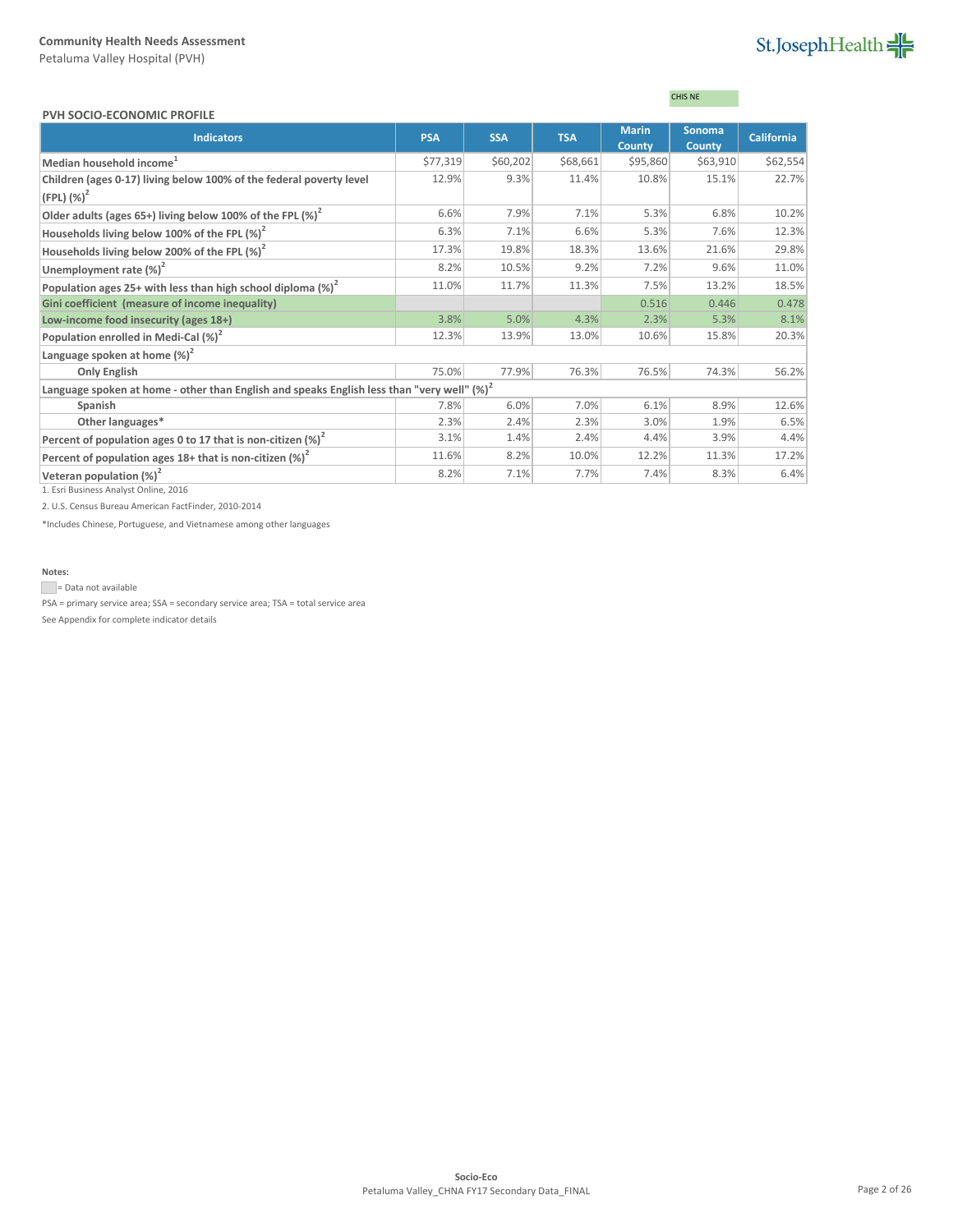Petaluma Valley Hospital (PVH)

# St.JosephHealth

## **PVH PHYSICAL ENVIRONMENT PROFILE**

| <b>CHIS NE</b> |  |
|----------------|--|
|                |  |

| <b>Indicators</b>                                                | <b>PSA</b> | <b>SSA</b> | <b>TSA</b> | <b>Marin</b><br><b>County</b> | <b>Sonoma</b><br><b>County</b> | <b>California</b> |
|------------------------------------------------------------------|------------|------------|------------|-------------------------------|--------------------------------|-------------------|
| <b>Housing</b>                                                   |            |            |            |                               |                                |                   |
| Households with more than one occupant per room $(\%)^{\perp}$   | 3.7%       | 4.1%       | 3.8%       | 3.3%                          | 4.9%                           | 8.2%              |
| Renters who pay 30% or more of household income on rent $(\%)^1$ | 52.4%      | 61.5%      | 57.2%      | 55.9%                         | 57.8%                          | 57.2%             |
| 1. U.S. Census Bureau American FactFinder, 2010-2014             |            |            |            |                               |                                |                   |

1. U.S. Census Bureau American FactFinder, 2010-2014

| <b>PSA</b> | <b>SSA</b> | <b>TSA</b> | <b>Marin</b><br><b>County</b> | Sonoma<br>County | <b>California</b> |
|------------|------------|------------|-------------------------------|------------------|-------------------|
|            |            |            |                               |                  |                   |
|            |            | 39.5%      | 40.6%                         | 31.0%            | 37.7%             |
|            |            |            |                               |                  |                   |
|            |            | 44.1%      | 34.2%                         |                  |                   |

1. U.S. Census Bureau American FactFinder, 2010-2014

| Indicators                       | <b>PSA</b> | <b>SSA</b> | <b>TSA</b> | <b>Marin</b><br><b>County</b> | <b>Sonoma</b><br>County | <b>California</b> |
|----------------------------------|------------|------------|------------|-------------------------------|-------------------------|-------------------|
| Environmental                    |            |            |            |                               |                         |                   |
| <b>Pollution burden</b>          | 15.192     | 15.497     | 15.436     | 10.434                        | 15.274                  | 25.312            |
| Ozone ratio                      | 0          |            |            |                               | $\overline{0}$          | 0.109             |
| Particulate matter (PM2.5) ug/m3 | 6.141      | 5.788      | 5.859      | 6.779                         | 5.284                   | 9.081             |

**Notes:**

Data not available

PSA = primary service area; SSA = secondary service area; TSA = total service area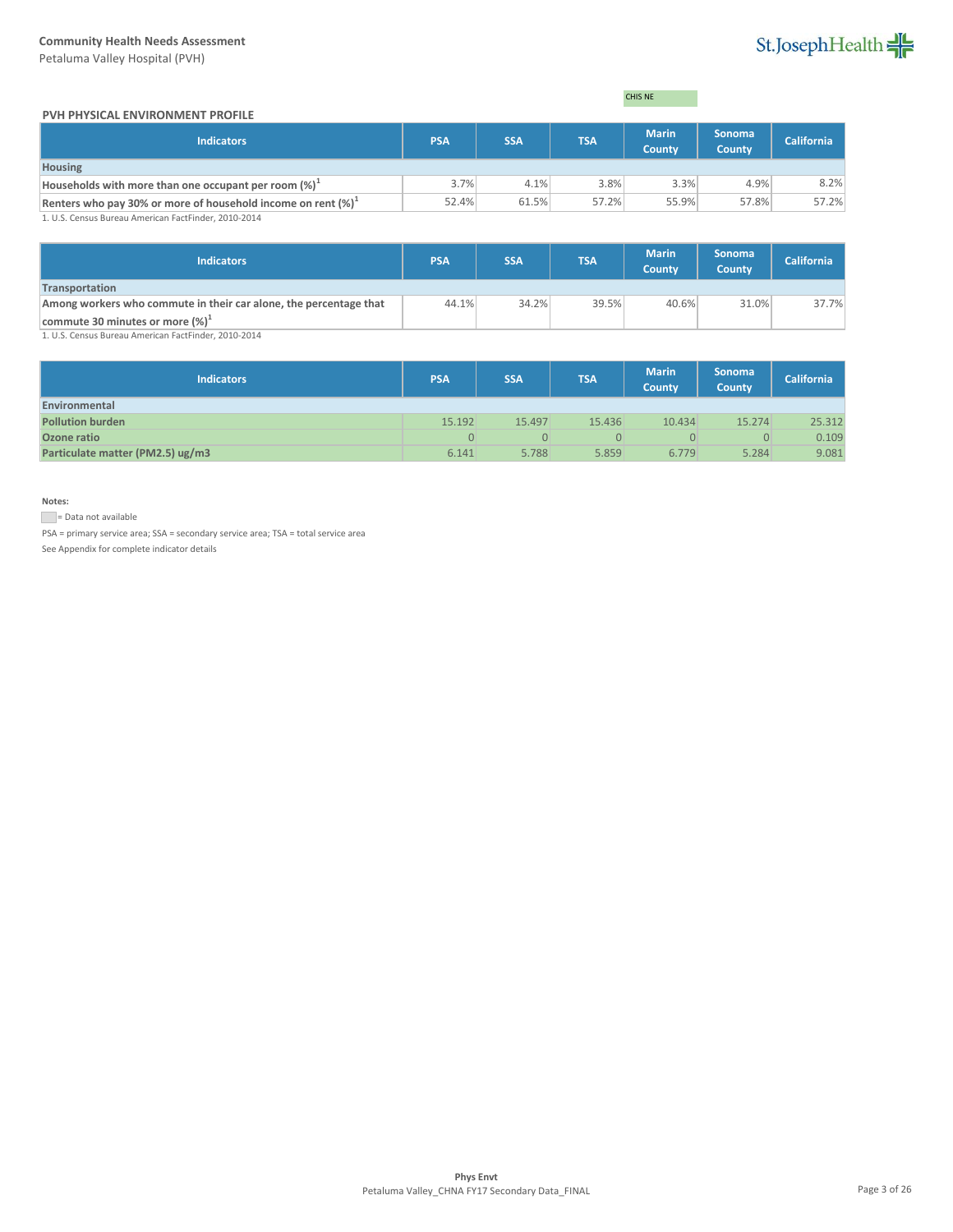

### **PVH CITY LEVEL INDICATORS**

| <b>Indicators</b>                                                                       | Cotati | Dillon Beach Inverness | <b>Marshall</b> | Penngrove | Petaluma | <b>Rohnert</b><br>Park | <b>Tomales</b> |
|-----------------------------------------------------------------------------------------|--------|------------------------|-----------------|-----------|----------|------------------------|----------------|
| Socio-Economic Factors                                                                  |        |                        |                 |           |          |                        |                |
| Violent crimes, rate per 100,000 inhabitants <sup>1</sup>                               | 449.2  |                        |                 |           | 339.5    | 386.9                  |                |
| Domestic violence calls for assistance, rate per 1,000 residents<br>(county, state) $2$ |        |                        |                 |           |          |                        |                |
| Number of domestic violence calls for assistance <sup>2</sup>                           | 32     |                        |                 |           | 184      | 146                    |                |
| Child abuse allegations, rate per 1,000 children <sup>3</sup>                           |        |                        |                 |           |          |                        |                |
| Substantiated child abuse allegations, rate per 1,000 children <sup>3</sup>             |        |                        |                 |           |          |                        |                |

1. California Department of Justice , 2014

2. Kidsdata.org, 2014

3. California Child Welfare Indicators Project (CCWIP), 2015

| <b>Indicators</b>                                                       | Cotati  | Dillon Beach Inverness |        | Marshall   Penngrove | Petaluma | <b>Rohnert</b><br>Park | <b>Tomales</b> |
|-------------------------------------------------------------------------|---------|------------------------|--------|----------------------|----------|------------------------|----------------|
| <b>Physical Environment</b>                                             |         |                        |        |                      |          |                        |                |
| Percent of population living within half mile of transit $(\%)^{\perp}$ | $0.0\%$ | 0.0%                   | 0.0%   | 0.0%                 | 6.0%     | 6.3%                   | 0.0%           |
| Percent of residents within half mile of a park, beach, or open         | 90.4%   | $0.0\%$                | 100.0% | 0.0%                 | 98.1%    | 93.1%                  | 0.0%           |
| space $(\%)^{\perp}$                                                    |         |                        |        |                      |          |                        |                |

1. California Department of Public Health, 2012

**Notes:**

Data not available

PSA = primary service area; SSA = secondary service area; TSA = total service area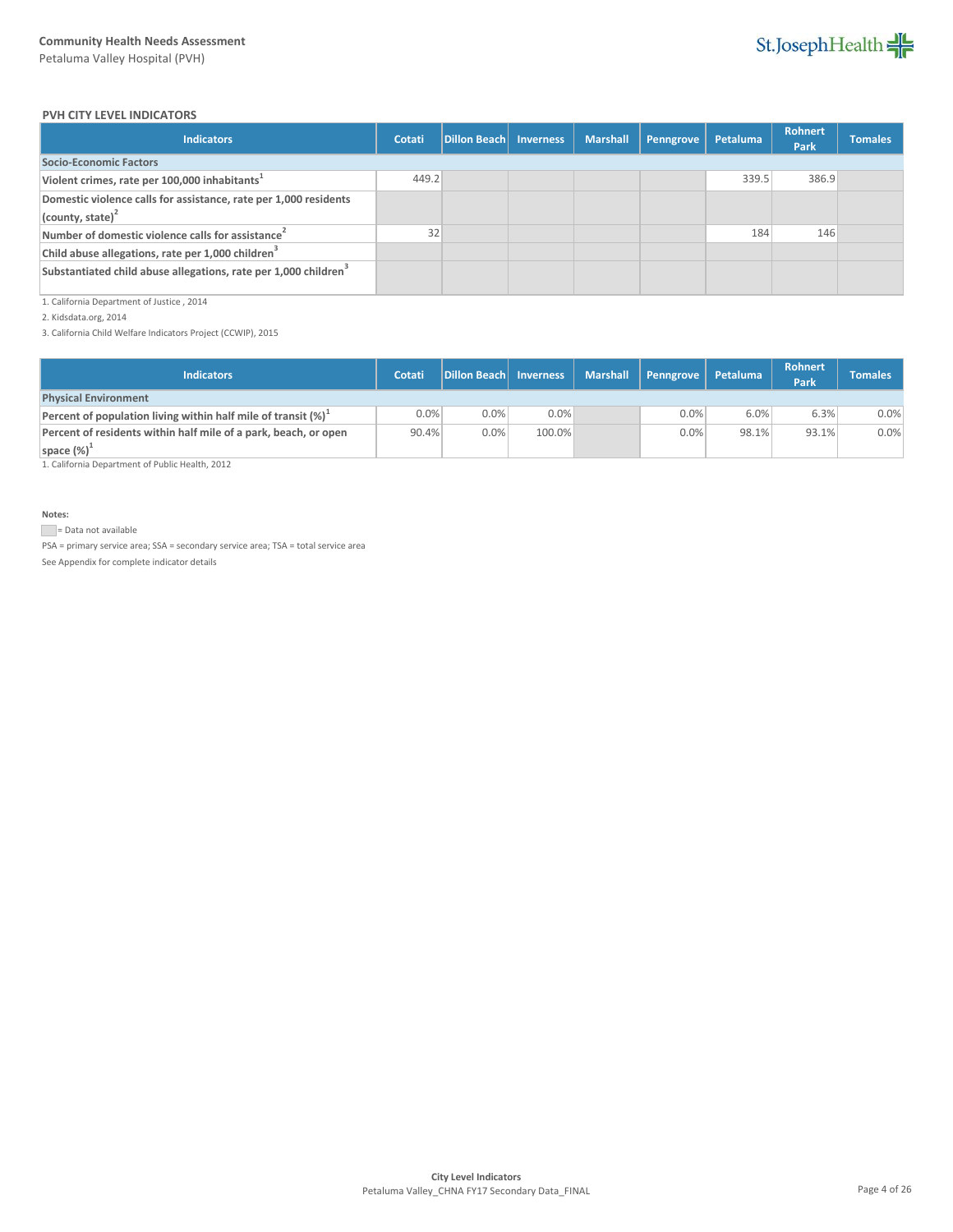

#### **PVH CITY LEVEL INDICATORS**

| <b>Indicators</b>                                                           | <b>Valley Ford</b> | <b>Marin</b><br><b>County</b> | <b>Sonoma</b><br><b>County</b> | <b>California</b> |
|-----------------------------------------------------------------------------|--------------------|-------------------------------|--------------------------------|-------------------|
| <b>Socio-Economic Factors</b>                                               |                    |                               |                                |                   |
| Violent crimes, rate per 100,000 inhabitants <sup>1</sup>                   |                    | 176.8                         | 370.3                          | 397.8             |
| Domestic violence calls for assistance, rate per 1,000 residents            |                    | 4.1                           | 4.6                            | 6.0               |
| $\vert$ (county, state) <sup>2</sup>                                        |                    |                               |                                |                   |
| Number of domestic violence calls for assistance <sup>2</sup>               |                    | 703                           | 1,591                          | 155,965           |
| Child abuse allegations, rate per 1,000 children <sup>3</sup>               |                    | 28.4                          | 21.1                           | 54.7              |
| Substantiated child abuse allegations, rate per 1,000 children <sup>3</sup> |                    | 4.0                           | 4.6                            | 9.1               |

1. California Department of Justice , 2014

2. Kidsdata.org, 2014

3. California Child Welfare Indicators Project (CCWIP), 2015

| <b>Indicators</b>                                                 | <b>Valley Ford</b> | <b>Marin</b><br><b>County</b> | <b>Sonoma</b><br><b>County</b> | <b>California</b> |
|-------------------------------------------------------------------|--------------------|-------------------------------|--------------------------------|-------------------|
| <b>Physical Environment</b>                                       |                    |                               |                                |                   |
| Percent of population living within half mile of transit $(\%)^1$ | 0.0%               | 45.1%                         | 17.3%                          |                   |
| Percent of residents within half mile of a park, beach, or open   | 0.0%               | 97.4%                         | 74.1%                          | 73.8%             |
| space $(\%)^1$                                                    |                    |                               |                                |                   |

1. California Department of Public Health, 2012

**Notes:**

Data not available

PSA = primary service area; SSA = secondary service area; TSA = total service area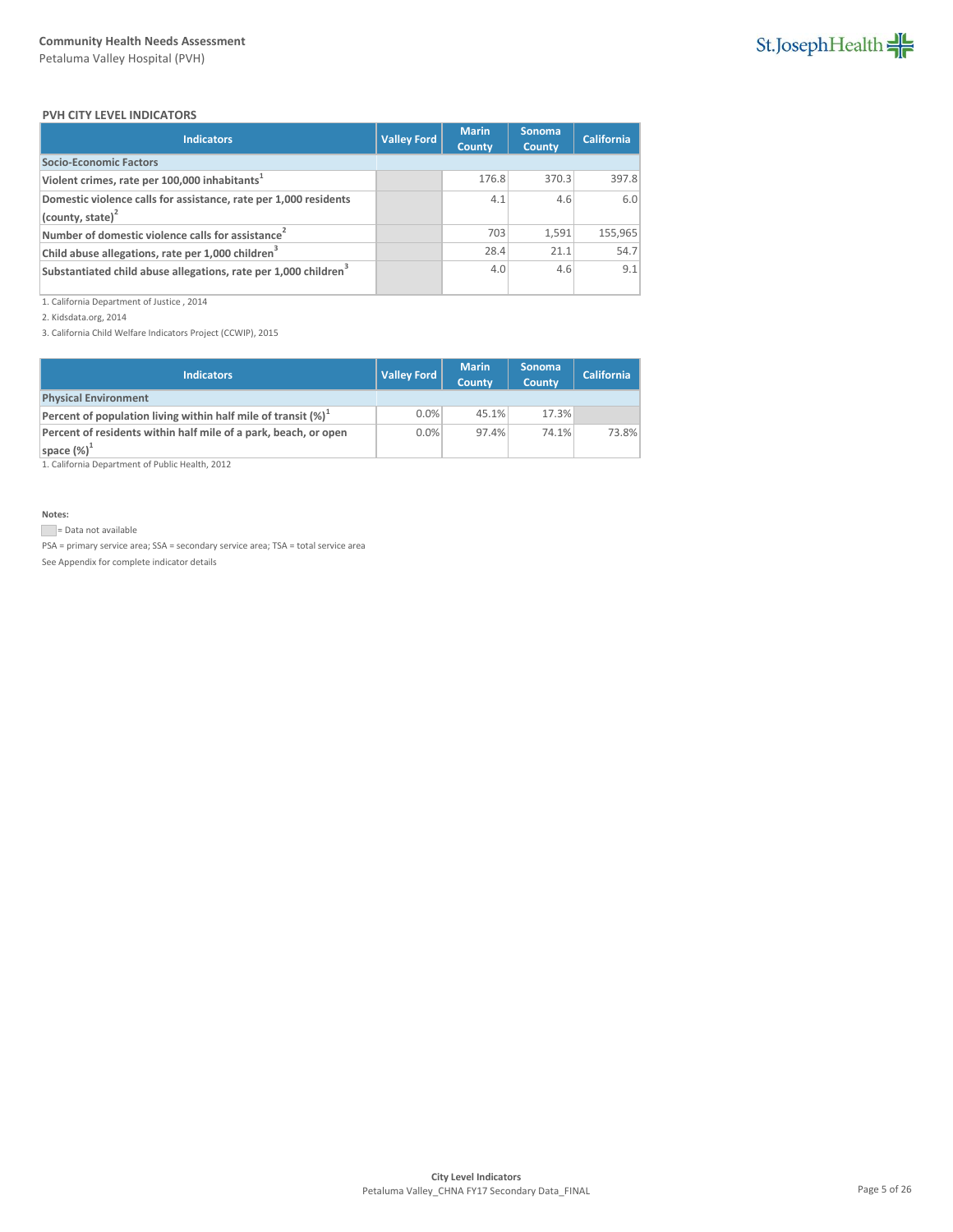#### **PVH HEALTH OUTCOMES PROFILE**

CHIS NE

| <b>Indicators</b>                        | <b>PSA</b> | $SSA*$ | TSA*  | <b>Marin</b><br>County | <b>Sonoma</b><br><b>County</b> | <b>California</b> |
|------------------------------------------|------------|--------|-------|------------------------|--------------------------------|-------------------|
| <b>Morbidity</b>                         |            |        |       |                        |                                |                   |
| Fair or poor health (ages 0-17)          | 3.9%       | 3.6%   | 3.8%  |                        | 4.3%                           | 5.2%              |
| Fair or poor health (ages 18-64)         | 17.3%      | 16.2%  | 16.8% | 9.2%                   | 18.1%                          | 19.2%             |
| Fair or poor health (ages 65+)           | 20.4%      | 21.4%  | 20.8% | 17.2%                  | 20.4%                          | 27.8%             |
| Poor physical health days <sup>1</sup>   |            |        |       | 3.1                    | 3.4                            | 4.0               |
| Disabled population $(\%)^2$             | 9.3%       | 10.5%  | 9.8%  | 9.0%                   | 11.2%                          | 10.3%             |
| Percent of population ages 0-4           | $0.0\%$    | 0.0%   | 0.0%  | 0.3%                   | 0.9%                           | 0.7%              |
| Percent of population ages 5-17          | 3.6%       | 4.2%   | 3.9%  | 3.0%                   | 3.9%                           | 4.0%              |
| Percent of population ages 18-64         | 6.8%       | 7.9%   | 7.3%  | 6.4%                   | 8.6%                           | 8.0%              |
| Percent of population ages 65+           | 29.7%      | 39.1%  | 33.4% | 25.6%                  | 33.3%                          | 36.4%             |
| Low-birth weight (< 2500 grams) $(\%)^3$ | 4.6%       | 5.8%   | 5.1%  | 5.4%                   | 5.8%                           | 6.7%              |

1. County Health Rankings & Roadmaps, 2016

2. U.S. Census Bureau American FactFinder, 2010 - 2014

3. California Department of Public Health, 2012

\*Excludes ZIP 94929, 94937, 94940, and 94971 from calculation due to data unavailability for percentage of low birthweight <2,500 grams

| <b>Indicators</b>                            | <b>PSA</b> | <b>SSA</b> | <b>TSA</b> | <b>Marin</b><br>County | <b>Sonoma</b><br><b>County</b> | <b>California</b> |
|----------------------------------------------|------------|------------|------------|------------------------|--------------------------------|-------------------|
| <b>Chronic Conditions</b>                    |            |            |            |                        |                                |                   |
| Ever diagnosed with asthma (ages 1-17)       | 16.5%      | 16.5%      | 16.5%      | 12.4%                  | 16.4%                          | 14.6%             |
| Ever diagnosed with asthma (ages 18+)        | 14.7%      | 15.1%      | 14.9%      | 16.9%                  | 14.6%                          | 13.9%             |
| Ever diagnosed with diabetes (ages 18+)      | 8.5%       | 6.7%       | 7.7%       | 4.6%                   | 8.7%                           | 8.8%              |
| Pre-diabetes (ages $18+$ ) (%) <sup>1</sup>  |            |            |            | 50.0%                  | 49.0%                          | 46.0%             |
| Ever diagnosed with heart disease (ages 18+) | 7.0%       | 5.9%       | 6.5%       | 7.5%                   | 7.0%                           | 5.9%              |
|                                              |            |            |            |                        |                                |                   |

1. UCLA Center for Health Policy Research, 2013-2014

| <b>Indicators</b>                                          | <b>PSA</b> | <b>SSA</b> | <b>TSA</b> | <b>Marin</b><br><b>County</b> | <b>Sonoma</b><br><b>County</b> | <b>California</b> |  |  |  |
|------------------------------------------------------------|------------|------------|------------|-------------------------------|--------------------------------|-------------------|--|--|--|
| Cancer Rates (Age-adjusted rates per 100,000) <sup>1</sup> |            |            |            |                               |                                |                   |  |  |  |
| Breast cancer incidence (females only)                     |            |            |            | 137.6                         | 132.5                          | 121.7             |  |  |  |
| White (non-Latino)                                         |            |            |            | 142.9                         | 138.7                          | 139.9             |  |  |  |
| <b>Black (non-Latino)</b>                                  |            |            |            | 126.2                         | 119.2                          | 129.0             |  |  |  |
| Latino                                                     |            |            |            | 91.1                          | 95.9                           | 89.2              |  |  |  |
| Asian/Pacific Islander (non-Latino)                        |            |            |            | 113.4                         | 84.7                           | 98.7              |  |  |  |
| <b>Cervical cancer incidence</b>                           |            |            |            | 4.3                           | 6.2                            | 7.5               |  |  |  |
| White (non-Latino)                                         |            |            |            | 4.0                           | 6.5                            | 6.7               |  |  |  |
| <b>Black (non-Latino)</b>                                  |            |            |            | $0*$                          | $0*$                           | 8.1               |  |  |  |
| Latino                                                     |            |            |            |                               | 7.9                            | 9.3               |  |  |  |
| Asian/Pacific Islander (non-Latino)                        |            |            |            |                               |                                | 6.7               |  |  |  |
| <b>Colorectal cancer incidence</b>                         |            |            |            | 35.8                          | 40.4                           | 38.3              |  |  |  |
| White (non-Latino)                                         |            |            |            | 36.0                          | 41.2                           | 39.0              |  |  |  |
| Black (non-Latino)                                         |            |            |            |                               |                                | 50.6              |  |  |  |
| Latino                                                     |            |            |            | 29.7                          | 38.8                           | 33.5              |  |  |  |
| Asian/Pacific Islander (non-Latino)                        |            |            |            | 41.1                          | 37.3                           | 35.7              |  |  |  |
| Lung and Bronchus cancer incidence                         |            |            |            | 41.5                          | 49.5                           | 46.6              |  |  |  |
| White (non-Latino)                                         |            |            |            | 41.9                          | 51.0                           | 53.9              |  |  |  |
| Black (non-Latino)                                         |            |            |            | 49.1                          | 54.0                           | 61.1              |  |  |  |
| Latino                                                     |            |            |            | 38.4                          | 37.1                           | 26.7              |  |  |  |
| Asian/Pacific Islander (non-Latino)                        |            |            |            | 31.0                          | 41.3                           | 36.7              |  |  |  |
| Oral Cavity and Pharynx cancer incidence                   |            |            |            | 14.5                          | 12.4                           | 10.4              |  |  |  |
| White (non-Latino)                                         |            |            |            | 15.7                          | 13.5                           | 12.7              |  |  |  |
| <b>Black (non-Latino)</b>                                  |            |            |            |                               | $0*$                           | 9.0               |  |  |  |
| Latino                                                     |            |            |            |                               | 8.7                            | 6.4               |  |  |  |
| Asian/Pacific Islander (non-Latino)                        |            |            |            |                               |                                | 7.6               |  |  |  |
| Prostate cancer incidence                                  |            |            |            | 136.8                         | 112.9                          | 119.0             |  |  |  |
| White (non-Latino)                                         |            |            |            | 137.4                         | 115.0                          | 119.2             |  |  |  |
| Black (non-Latino)                                         |            |            |            | 148.6                         | 109.9                          | 187.7             |  |  |  |
| Latino                                                     |            |            |            | 133.4                         | 93.9                           | 104.6             |  |  |  |
| Asian/Pacific Islander (non-Latino)                        |            |            |            | 60.3                          | 57.3                           | 67.2              |  |  |  |

1. Cancer Incidence and Mortality Inquiry System, 2009-2013

\*A minimum of 15 cases are required to calculate a stable age-adjusted rate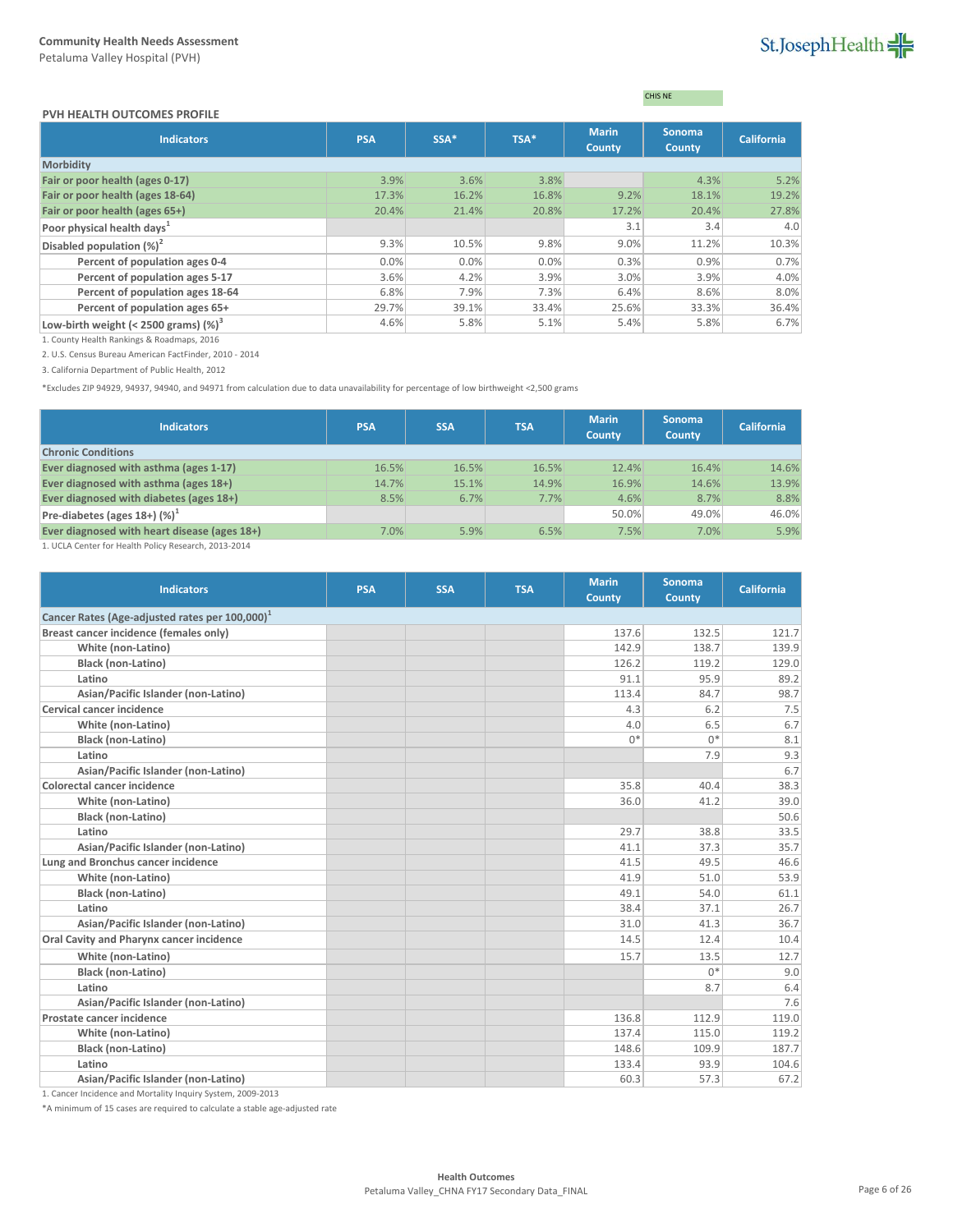Petaluma Valley Hospital (PVH)



|                                                                                                                         |            |            |            | <b>Marin</b> | <b>Sonoma</b> |                   |
|-------------------------------------------------------------------------------------------------------------------------|------------|------------|------------|--------------|---------------|-------------------|
| <b>Indicators</b>                                                                                                       | <b>PSA</b> | <b>SSA</b> | <b>TSA</b> | County       | <b>County</b> | <b>California</b> |
| <b>Mental Health</b>                                                                                                    |            |            |            |              |               |                   |
| Youth suicidal ideation (grades 9th, 11th, and non-                                                                     |            |            |            | 17.6%        | 19.4%         | 18.5%             |
| traditional students reported) $(\%)^1$                                                                                 |            |            |            |              |               |                   |
| 9th grade                                                                                                               |            |            |            | 18.9%        | 18.7%         | 19.3%             |
| 11th grade                                                                                                              |            |            |            | 16.3%        | 18.3%         | 17.5%             |
| Non-traditional                                                                                                         |            |            |            | $N/R^*$      | 22.5%         | 19.4%             |
| Youth suicidal ideation (student reported) - grades 9th, 11th, and non-traditional students, by race/ethnicity $(\%)^1$ |            |            |            |              |               |                   |
| <b>African American/Black</b>                                                                                           |            |            |            | 23.8%        | 21.3%         | 17.1%             |
| American Indian/Alaska Native                                                                                           |            |            |            | 13.7%        | 23.2%         | 18.4%             |
| Asian                                                                                                                   |            |            |            | 17.9%        | 21.5%         | 18.3%             |
| Latino                                                                                                                  |            |            |            | 18.1%        | 19.2%         | 18.1%             |
| Native Hawaiian/Pacific Islander                                                                                        |            |            |            | $LNE**$      | 36.0%         | 22.0%             |
| White                                                                                                                   |            |            |            | 15.9%        | 18.0%         | 17.7%             |
| Multiracial                                                                                                             |            |            |            | 23.1%        | 22.6%         | 22.1%             |
| Other                                                                                                                   |            |            |            | 20.5%        | 22.3%         | 19.7%             |
| Suicide rate per 100,000 youth (ages $15-24$ )                                                                          |            |            |            | $LNE**$      | $LNE**$       | 7.7               |
| Number of youth suicides (ages 15-24), by race/ethnicity <sup>1</sup>                                                   |            |            |            | 5            | 3             | 452               |
| <b>African American/Black</b>                                                                                           |            |            |            | 0            | $\mathbf{0}$  | 30                |
| American Indian/Alaska Native                                                                                           |            |            |            | $\mathbf{0}$ | $\mathbf{0}$  | $\Delta$          |
| Asian                                                                                                                   |            |            |            | $\mathbf{0}$ | $\mathbf{0}$  | 47                |
| Latino                                                                                                                  |            |            |            | $\mathbf{1}$ | $\mathbf 0$   | 161               |
| White                                                                                                                   |            |            |            | 4            | 3             | 189               |
| Multiracial                                                                                                             |            |            |            | $\Omega$     | $\Omega$      | 21                |
| Poor mental health days (age-adjusted) <sup>2</sup>                                                                     |            |            |            | 3.2          | 3.6           | 3.6               |
| Suicidal ideation (ages 18+)                                                                                            |            |            |            | $8.0%***$    | 10.1%         | 8.9%              |
| Adults with likely serious psychological distress (ages 18+)                                                            |            |            |            |              |               |                   |
|                                                                                                                         | 7.4%       | 8.4%       | 7.9%       | 4.1%         | 7.8%          | 8.1%              |

1. Kidsdata.org, 2011-2013

2. County Health Rankings & Roadmaps, 2016

\*N/R indicates that the sample is too small to be representative

\*\*LNE= Low Number Event

\*\*\* statistically unstable

| <b>Indicators</b>                                         | <b>PSA</b> | <b>SSA</b> | <b>TSA</b> | <b>Marin</b><br>County | <b>Sonoma</b><br><b>County</b> | California |
|-----------------------------------------------------------|------------|------------|------------|------------------------|--------------------------------|------------|
| <b>Emergency Room (ER) Utilization - Mental Health</b>    |            |            |            |                        |                                |            |
| Adult age-adjusted ER rate due to mental health (rate per |            |            |            |                        |                                |            |
| $ 10,000 ^{1}$                                            |            |            |            |                        |                                |            |
| American Indian/Alaska Native                             |            |            |            |                        |                                |            |
| Asian/Pacific Islander                                    |            |            |            |                        |                                |            |
| <b>Black/African American</b>                             |            |            |            |                        |                                |            |
| Latino, any race                                          |            |            |            |                        |                                |            |
| White, non-Latino                                         |            |            |            |                        |                                |            |
|                                                           |            |            |            |                        |                                |            |

| <b>Indicators</b>                                     | <b>PSA</b> | <b>SSA</b> | <b>TSA</b> | <b>Marin</b><br><b>County</b> | <b>Sonoma</b><br><b>County</b> | <b>California</b> |
|-------------------------------------------------------|------------|------------|------------|-------------------------------|--------------------------------|-------------------|
| <b>Mortality</b>                                      |            |            |            |                               |                                |                   |
| Age-Adjusted Death Rate per 100,000 population due to |            |            |            |                               |                                |                   |
| any cause $(2011 - 2013)^{1}$                         |            |            |            | 524.9                         | 643.8                          | 641.1             |
| 4. Constantino life Chapters Deadline 2045            |            |            |            |                               |                                |                   |

1. County Health Status Profiles 2015

### **Notes:**

Data not available

PSA = primary service area; SSA = secondary service area; TSA = total service area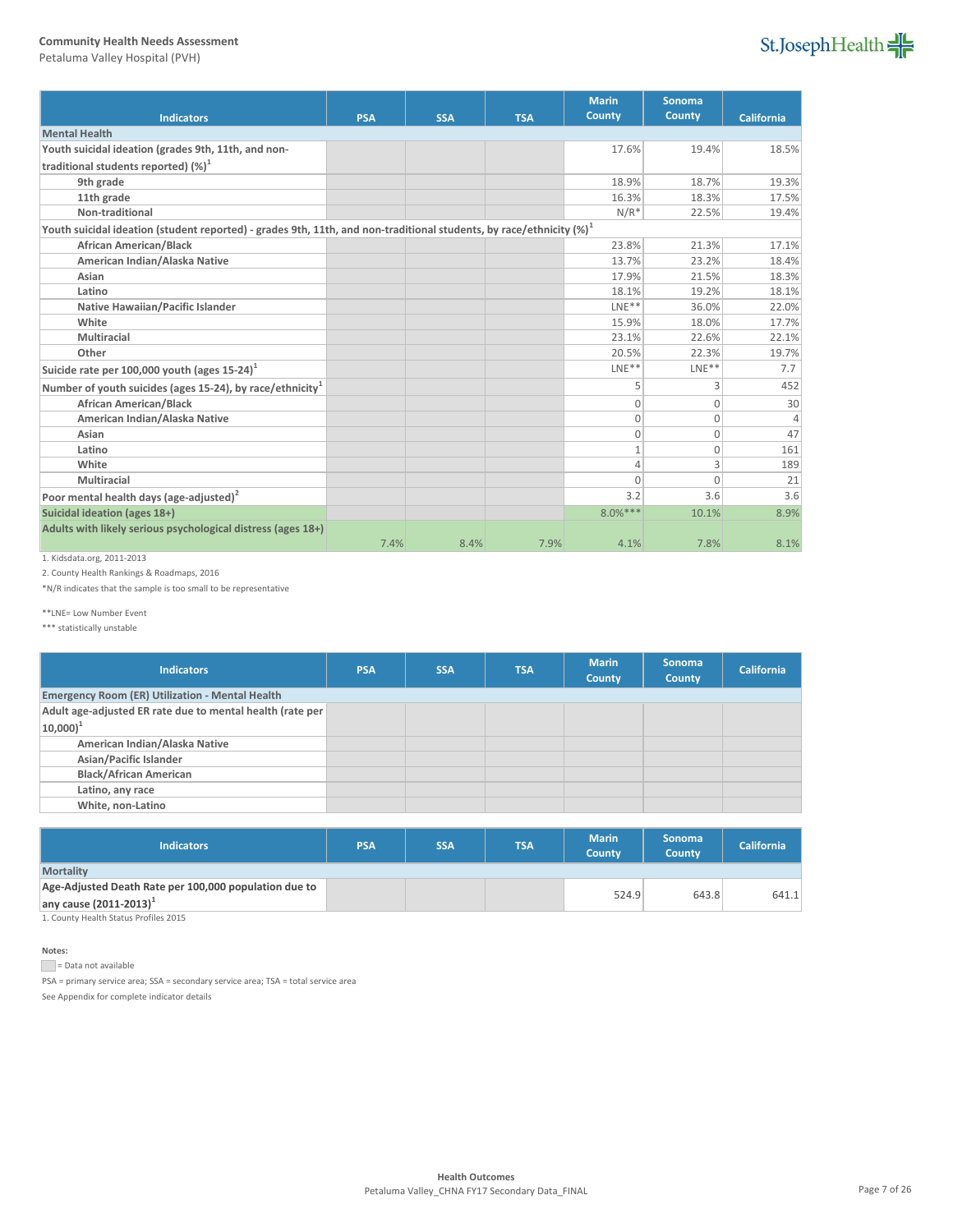# St.JosephHealth

| <b>PVH HEALTH BEHAVIORS PROFILE</b> |  |
|-------------------------------------|--|
|                                     |  |

# CHIS NE

| <b>Indicators</b>                                                       | <b>PSA</b> | SSA*  | TSA*  | <b>Marin</b><br><b>County</b> | <b>Sonoma</b><br><b>County</b> | <b>California</b> |
|-------------------------------------------------------------------------|------------|-------|-------|-------------------------------|--------------------------------|-------------------|
| Overweight for ages 2-11 (weight $\geq$ 95th percentile)                | 11.2%      | 10.9% | 11.1% | 8.7%                          | 12.5%                          | 13.3%             |
| Overweight or obese (BMI ≥ 85th percentile) (ages 12-17)                | 30.2%      | 28.5% | 29.5% | 7.9%                          | 32.2%                          | 33.1%             |
| Obese (BMI $\geq$ 30) (ages 18+)                                        | 24.3%      | 23.4% | 23.9% | 13.5%                         | 25.5%                          | 25.8%             |
| Food environment index <sup>1</sup>                                     |            |       |       | 8.3                           | 7.8                            | 7.7               |
| Sugary drink consumption 1 or more times per day (ages 18+)             | 11.5%      | 12.1% | 11.8% | 11.8%                         | 12.6%                          | 17.4%             |
| Regular physical activity (ages 5-17)                                   | 25.1%      | 24.9% | 25.0% | 24.8%                         | 23.9%                          | 20.7%             |
| Walked at least 150 minutes (ages 18+)                                  | 33.9%      | 33.8% | 33.9% | 40.1%                         | 33.7%                          | 33.0%             |
| Number of newly diagnosed chlamydia cases per 100,000 population        |            |       |       | 182                           | 295                            | 440               |
| Percentage of births delivered by mothers ages <20 $\left(\% \right)^2$ | 2.7%       | 3.8%  | 3.2%  |                               |                                | 6.9%              |
| Number of births per 1000 teens ages 15-19 <sup>3</sup>                 |            |       |       | 5.9                           | 13.6                           | 23.2              |

1. County Health Rankings & Roadmaps, 2016

2. California Department of Public Health, 2012

3. Kidsdata.org 2013

| <b>Indicators</b>                                                                                                                                          | PSA* | SSA* | TSA* | <b>Marin</b><br><b>County</b> | Sonoma<br><b>County</b> | <b>California</b> |
|------------------------------------------------------------------------------------------------------------------------------------------------------------|------|------|------|-------------------------------|-------------------------|-------------------|
| Alcohol, Tobacco, and Substance Use                                                                                                                        |      |      |      |                               |                         |                   |
| Current smoker (ages 18+)                                                                                                                                  | 9.2% | 9.6% | 9.4% | 8.8%                          | 9.4%                    | 12.6%             |
| Percentage of adults reporting binge or heavy drinking $(\%)^1$                                                                                            |      |      |      | 18.4%                         | 17.5%                   | 17.2%             |
| Alcohol impaired driving deaths $(\%)^1$                                                                                                                   |      |      |      | 31.7%                         | 32.2%                   | 30.0%             |
| Youth alcohol/drug use in the past month (student reported) - grades                                                                                       |      |      |      | 30.0%                         | 34.7%                   | 27.8%             |
| 7th, 9th, 11th, and non-traditional students $(\%)^2$                                                                                                      |      |      |      |                               |                         |                   |
| 7th grade                                                                                                                                                  |      |      |      | 13.1%                         | 9.7%                    | 14.5%             |
| 9th grade                                                                                                                                                  |      |      |      | 27.6%                         | 29.7%                   | 25.9%             |
| 11th grade                                                                                                                                                 |      |      |      | 48.7%                         | 45.6%                   | 38.3%             |
| Non-traditional                                                                                                                                            |      |      |      | $N/R^*$                       | 67.9%                   | 65.3%             |
| Youth alcohol/drug use in the past month (student reported) - grades 7th, 9th, 11th, and non-traditional students, by race/ethnicity $\left( \% \right)^2$ |      |      |      |                               |                         |                   |
| <b>African American/Black</b>                                                                                                                              |      |      |      | 32.2%                         | 34.9%                   | 28.1%             |
| American Indian/Alaska Native                                                                                                                              |      |      |      | 37.4%                         | 40.1%                   | 28.8%             |
| Asian                                                                                                                                                      |      |      |      | 21.2%                         | 18.9%                   | 13.5%             |
| Latino                                                                                                                                                     |      |      |      | 32.5%                         | 37.3%                   | 31.4%             |
| Native Hawaiian/Pacific Islander                                                                                                                           |      |      |      | 37.7%                         | 41.2%                   | 22.8%             |
| White                                                                                                                                                      |      |      |      | 28.7%                         | 33.5%                   | 27.7%             |
| <b>Multiracial</b>                                                                                                                                         |      |      |      | 33.1%                         | 33.7%                   | 25.7%             |
| Other<br>$0.1 \times 10^{-1}$ and $0.1 \times 10^{-1}$ and $0.01 \times 10^{-1}$ and $0.01 \times 10^{-1}$                                                 |      |      |      | 27.8%                         | 30.1%                   | 23.8%             |

1. County Health Rankings & Roadmaps, 2016

2. Kidsdata.org, 2011-2013

\*N/R indicates that the sample is too small to be representative

\*Excludes ZIP 94929, 94937, 94940, and 94971 from calculation due to data unavailability

## **Notes:**

Data not available

PSA = primary service area; SSA = secondary service area; TSA = total service area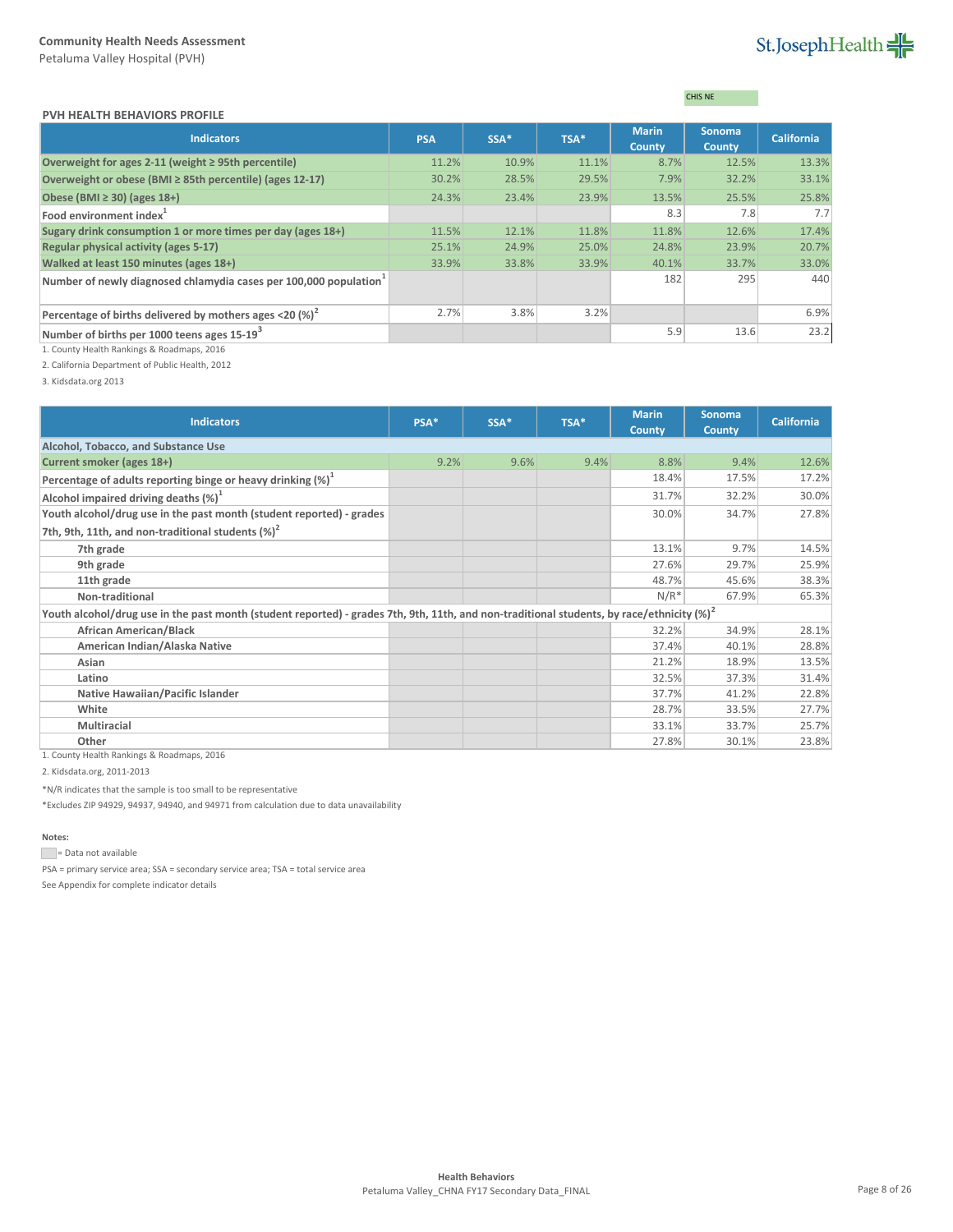Petaluma Valley Hospital (PVH)

| St.JosephHealth |  |
|-----------------|--|
|-----------------|--|

CHIS NE

| <b>PVH CLINICAL CARE PROFILE</b>                                   |            |       |       |                        |                                |                   |
|--------------------------------------------------------------------|------------|-------|-------|------------------------|--------------------------------|-------------------|
| <b>Indicators</b>                                                  | <b>PSA</b> | SSA*  | TSA*  | <b>Marin</b><br>County | <b>Sonoma</b><br><b>County</b> | <b>California</b> |
| <b>Access to Care</b>                                              |            |       |       |                        |                                |                   |
| Usual source of care                                               |            |       |       |                        |                                |                   |
| Yes - All races/ethnicities                                        |            |       |       | 85.8%                  | 89.9%                          | 85.8%             |
| Yes - All races/ethnicities, and is currently insured              |            |       |       | 85.2%                  | 91.3%                          | 89.7%             |
| Yes - All races/ethnicities, and NOT currently insured             |            |       |       | 92.5%**                |                                | 56.8%             |
| Latino                                                             |            |       |       |                        |                                |                   |
| <b>Yes-All</b>                                                     |            |       |       |                        | 82.5%**                        | 80.6%             |
| Yes, and is currently insured                                      |            |       |       |                        | 82.8% **                       | 85.6%             |
| Yes, and is NOT currently insured                                  |            |       |       |                        |                                | 59.2%             |
| <b>White (non-Latino)</b>                                          |            |       |       |                        |                                |                   |
| <b>Yes-All</b>                                                     |            |       |       | 90.3%**                | 92.3%                          | 91.2%             |
| Yes, and is currently insured                                      |            |       |       | 90.1%**                | 93.7%**                        | 93.3%             |
| Yes, and is NOT currently insured                                  |            |       |       | 92.5%**                |                                | 59.1%             |
| Asian (non-Latino)                                                 |            |       |       |                        |                                |                   |
| <b>Yes-All</b>                                                     |            |       |       |                        |                                | 83.3%             |
| Yes, and is currently insured                                      |            |       |       |                        |                                | 87.8%             |
| Yes, and is NOT currently insured                                  |            |       |       |                        |                                | 45.6%             |
| <b>Two or More Races (non-Latino)</b>                              |            |       |       |                        |                                |                   |
| <b>Yes-All</b>                                                     |            |       |       |                        |                                | 89.5%             |
| Uninsured (ages 0-17) (%)                                          |            | 1.8%  | 1.7%  |                        |                                | 3.2%              |
| Uninsured (ages 18-64) (%)                                         | 12.7%      | 14.0% | 13.3% | 8.9%                   | 14.3%                          | 19.3%             |
| First trimester prenatal care $(\%)^1$                             | 89.3%      | 86.4% | 88.1% | 93.5%                  | 84.6%                          | 83.8%             |
| Ratio of population to primary care physicians <sup>2</sup>        |            |       |       | 693:1                  | 1,012:1                        | 1,274:1           |
| Visited the dentist (ages 2-11)                                    |            |       |       |                        |                                | 91.6%             |
| Ratio of population to dentists <sup>2</sup>                       |            |       |       | 928:1                  | 1,153:1                        | 1,264:1           |
| Ratio of population to mental health providers <sup>2</sup>        |            |       |       | 152:1                  | 268:1                          | 356:1             |
| Ratio of population to PCPs other than physicians <sup>2</sup>     |            |       |       | 2,248:1                | 2,120:1                        | 2,192:1           |
| Delay prescriptions or medical services (ages 0-17)                | 10.6%      | 10.9% | 10.8% | 7.2%                   | 11.1%                          | 9.1%              |
| Delay prescriptions or medical services (ages 18+)                 | 23.6%      | 24.1% | 23.9% | 21.5%                  | 22.8%                          | 21.2%             |
| Preventable hospital stays <sup>2</sup>                            |            |       |       | 27.1                   | 26.1                           | 40.7              |
| Mammogram screening history (ages 30+)                             |            |       |       |                        |                                |                   |
| Two years or less                                                  |            |       |       | 80.4%                  | 68.0%                          | 65.1%             |
| More than two years                                                |            |       |       | 16.2%**                | 16.9%                          | 12.3%             |
| Never had a mammogram                                              |            |       |       | $3.4%$ **              | 15.0%**                        | 22.7%             |
| Mammogram screening history (ages 30+)-Insured                     |            |       |       |                        |                                |                   |
| Two years or less                                                  |            |       |       | 81.7%                  | 72.6%                          | 69.1%             |
| More than two years                                                |            |       |       | 14.7%**                | 10.5%                          | 11.0%             |
| Never had a mammogram                                              |            |       |       | $3.6%$ **              | 16.9%**                        | 19.9%             |
| Mammogram screening history (ages 30+)-Uninsured                   |            |       |       |                        |                                |                   |
| Two years or less                                                  |            |       |       |                        |                                | 40.3%             |
| More than two years                                                |            |       |       |                        |                                | 20.0%             |
| Never had a mammogram                                              |            |       |       |                        |                                | 39.7%             |
| Mammography screenings, female Medicare enrollees<br>$\frac{1}{2}$ |            |       |       | 65.0%                  | 63.0%                          | 59.0%             |
|                                                                    |            |       |       |                        |                                |                   |

**(ages 67-69) (%)<sup>2</sup>**

1. California Department of Public Health, 2012

2. County Health Rankings & Roadmaps, 2016

\*Excludes ZIP 94929, 94937, 94940, and 94971 from calculation due to data unavailability

\*\* statistically unstable

### **Notes:**

= Data not available

PSA = primary service area; SSA = secondary service area; TSA = total service area See Appendix for complete indicator details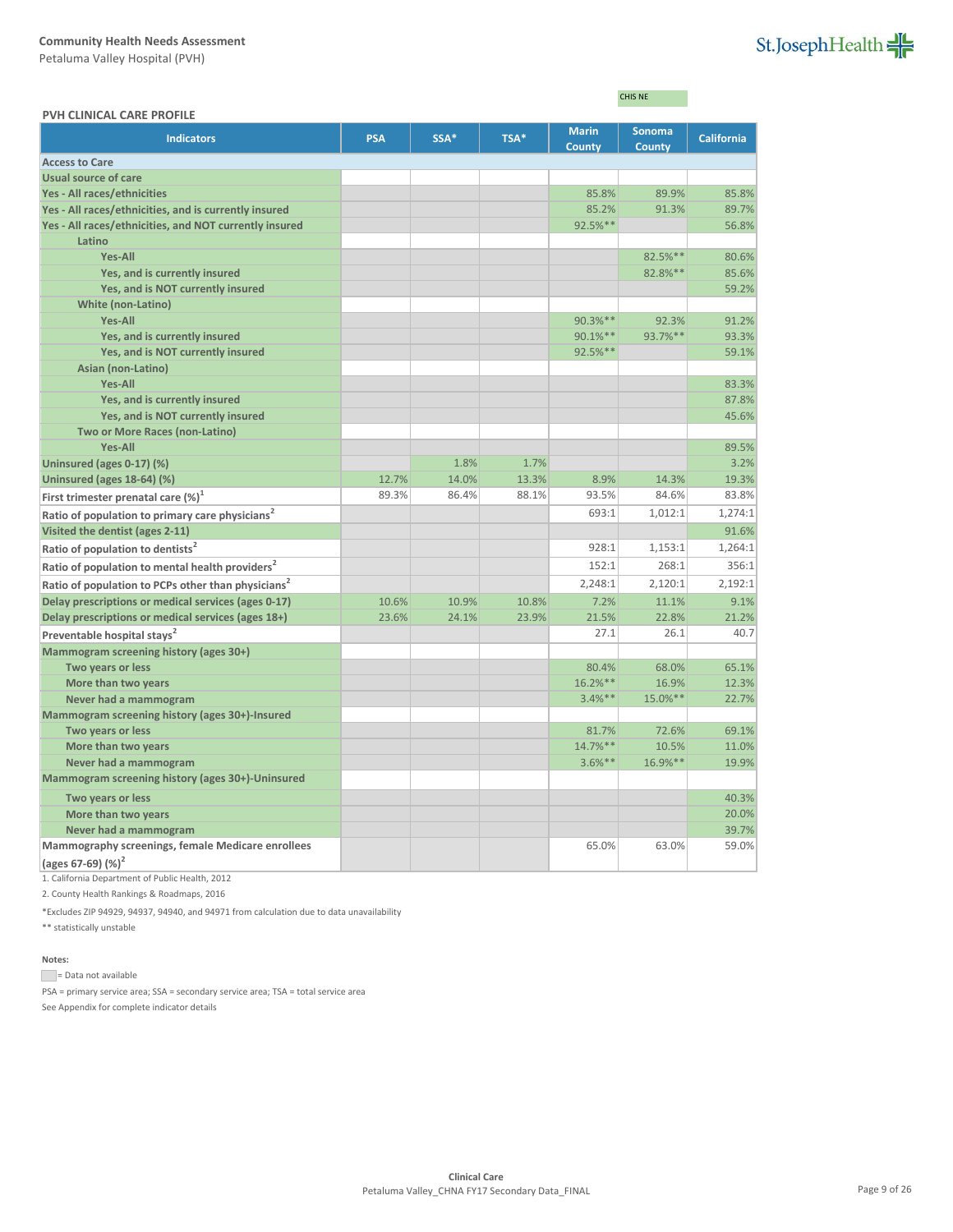

| PVH DEMOGRAPHIC PROFILE - DETAIL           | <b>PSA</b>      |          | <b>SSA</b>          |                     |        |                  |                 |
|--------------------------------------------|-----------------|----------|---------------------|---------------------|--------|------------------|-----------------|
| <b>Indicators</b>                          | 94952           | 94954    | 94928               | 94929               | 94931  | 94937            | 94940           |
|                                            | <b>Petaluma</b> | Petaluma | <b>Rohnert Park</b> | <b>Dillon Beach</b> | Cotati | <b>Inverness</b> | <b>Marshall</b> |
| Total population <sup>1</sup>              | 33.837          | 38,701   | 45,020              | 271                 | 8,900  | 1,137            | 392             |
| Female (%)                                 | 50.1%           | 50.8%    | 52.1%               | 50.5%               | 51.5%  | 54.0%            | 48.5%           |
| Male (%)                                   | 49.9%           | 49.2%    | 47.9%               | 49.5%               | 48.5%  | 46.0%            | 51.5%           |
| Median age <sup>1</sup>                    | 43.1            | 40.2     | 32.5                | 52.7                | 37.9   | 57.6             | 46.2            |
| Age $(\%)^1$                               |                 |          |                     |                     |        |                  |                 |
| $0$ to $5$                                 | 6.0%            | 6.9%     | 6.1%                | 3.0%                | 6.2%   | 3.6%             | 6.6%            |
| 6 to 17                                    | 13.9%           | 15.9%    | 12.2%               | 9.6%                | 13.2%  | 7.7%             | 15.8%           |
| 18 to 44                                   | 32.5%           | 33.5%    | 46.5%               | 25.5%               | 39.6%  | 20.6%            | 26.0%           |
| 45 to 64                                   | 30.7%           | 28.4%    | 24.0%               | 39.1%               | 28.3%  | 38.3%            | 31.4%           |
| 65 to 74                                   | 10.6%           | 8.8%     | 6.7%                | 15.5%               | 8.3%   | 20.3%            | 13.3%           |
| $75+$                                      | 6.3%            | 6.6%     | 4.5%                | 7.4%                | 4.4%   | 9.6%             | 6.9%            |
| Race/ethnicity $(\%)^1$                    |                 |          |                     |                     |        |                  |                 |
| Latino                                     | 18.2%           | 26.0%    | 23.5%               | 14.0%               | 20.9%  | 14.2%            | 26.8%           |
| White (non-Latino)                         | 74.6%           | 62.6%    | 63.8%               | 81.5%               | 68.5%  | 81.4%            | 69.6%           |
| <b>Black (non-Latino)</b>                  | 1.0%            | 1.5%     | 1.9%                | 0.0%                | 1.6%   | 0.6%             | 0.3%            |
| Asian (non-Latino)                         | 2.4%            | 6.1%     | 5.6%                | 1.1%                | 4.0%   | 1.5%             | 1.5%            |
| Pacific Islander (non-Latino)              | 0.2%            | 0.2%     | 0.4%                | 0.0%                | 0.3%   | 0.3%             | 0.0%            |
| American Indian/Alaska Native (non-Latino) | 0.4%            | 0.3%     | 0.5%                | 0.7%                | 0.5%   | 0.2%             | 0.5%            |
| Other race (non-Latino)                    | 0.2%            | 0.2%     | 0.2%                | 0.0%                | 0.2%   | 0.1%             | 0.0%            |
| Multiple races (non-Latino)                | 3.0%            | 2.9%     | 4.1%                | 2.6%                | 4.0%   | 1.8%             | 1.3%            |

1. Esri Business Analyst Online, 2016

Greatest percent of the population for this indicator Second greatest percent of the population for this indicator Third greatest percent of the population for this indicator

**Notes:**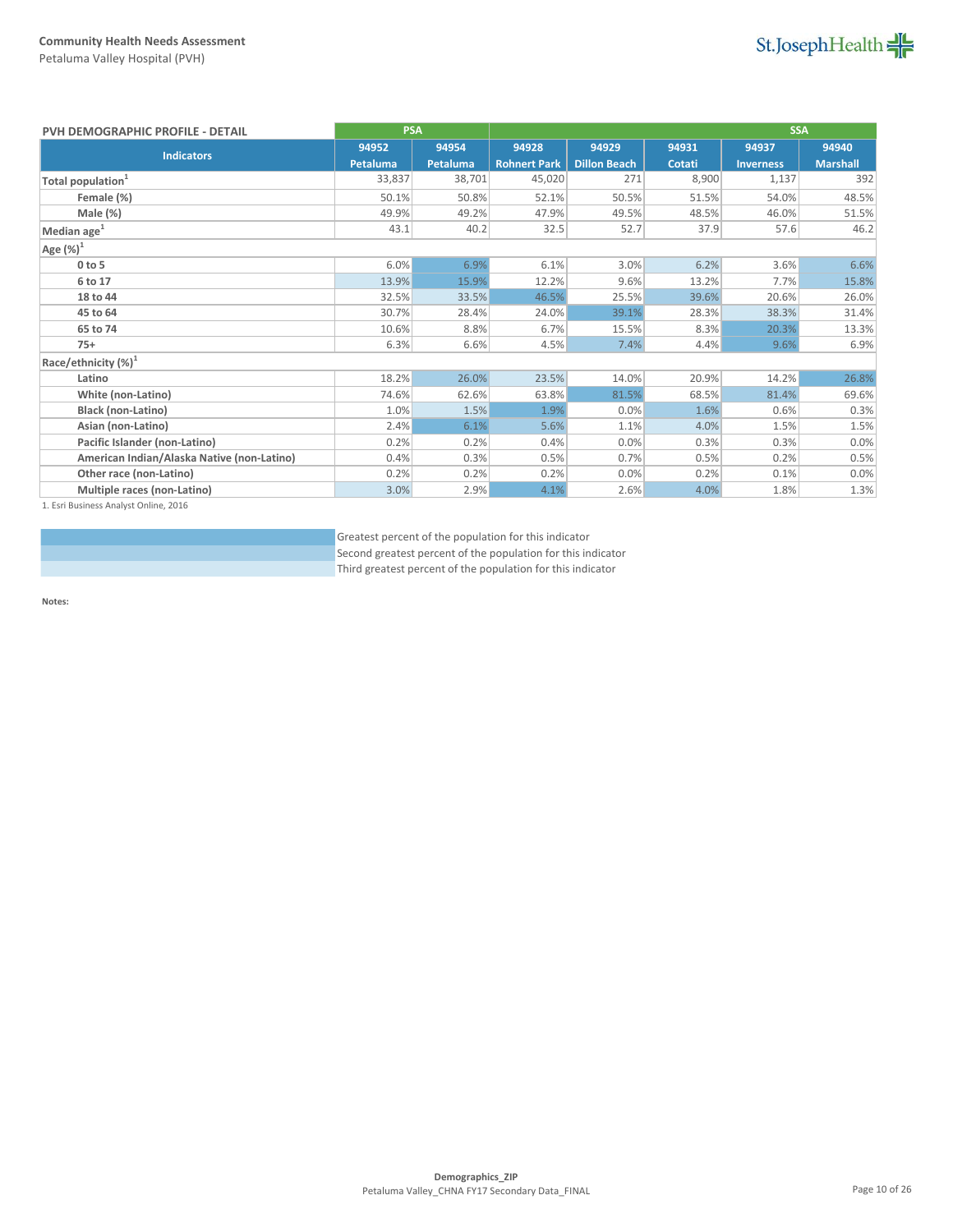

## **PVH DEMOGRAPHIC PROFILE - DETAIL**

| <b>Indicators</b>                          | 94951            | 94971          | 94972              |  |  |  |  |
|--------------------------------------------|------------------|----------------|--------------------|--|--|--|--|
|                                            | <b>Penngrove</b> | <b>Tomales</b> | <b>Valley Ford</b> |  |  |  |  |
| Total population <sup>1</sup>              | 4,465            | 425            | 123                |  |  |  |  |
| Female (%)                                 | 50.5%            | 50.3%          | 51.2%              |  |  |  |  |
| Male (%)                                   | 49.5%            | 49.7%          | 48.8%              |  |  |  |  |
| Median age <sup>1</sup>                    | 48.0             | 52.6           | 51.6               |  |  |  |  |
| Age $(\%)^1$                               |                  |                |                    |  |  |  |  |
| $0$ to 5                                   | 4.3%             | 2.8%           | 3.3%               |  |  |  |  |
| 6 to 17                                    | 12.0%            | 10.1%          | 12.2%              |  |  |  |  |
| 18 to 44                                   | 29.4%            | 25.4%          | 26.0%              |  |  |  |  |
| 45 to 64                                   | 33.5%            | 38.6%          | 33.3%              |  |  |  |  |
| 65 to 74                                   | 13.5%            | 15.8%          | 17.9%              |  |  |  |  |
| $75+$                                      | 7.4%             | 7.3%           | 7.3%               |  |  |  |  |
| Race/ethnicity $(\%)^1$                    |                  |                |                    |  |  |  |  |
| Latino                                     | 13.3%            | 13.9%          | 14.6%              |  |  |  |  |
| White (non-Latino)                         | 78.8%            | 81.4%          | 78.9%              |  |  |  |  |
| <b>Black (non-Latino)</b>                  | 1.1%             | 0.2%           | 0.8%               |  |  |  |  |
| Asian (non-Latino)                         | 3.0%             | 1.2%           | 1.6%               |  |  |  |  |
| Pacific Islander (non-Latino)              | 0.1%             | 0.0%           | 0.0%               |  |  |  |  |
| American Indian/Alaska Native (non-Latino) | 0.6%             | 0.7%           | 0.8%               |  |  |  |  |
| Other race (non-Latino)                    | 0.1%             | 0.0%           | 0.0%               |  |  |  |  |
| Multiple races (non-Latino)                | 2.9%             | 2.6%           | 3.3%               |  |  |  |  |
|                                            |                  |                |                    |  |  |  |  |

1. Esri Business Analyst Online, 2016

**Notes:**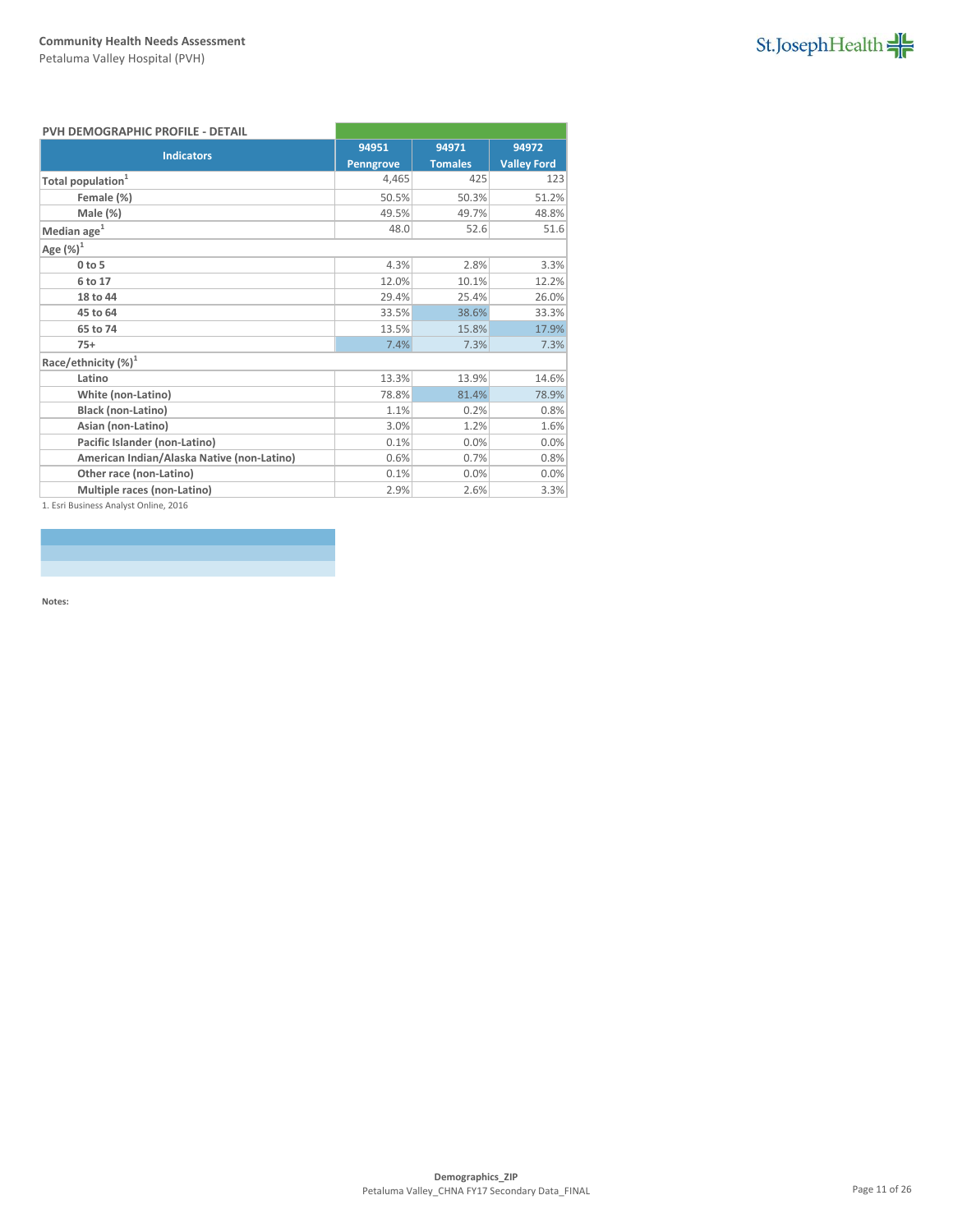Petaluma Valley Hospital (PVH)

# St.JosephHealth

# CHIS NE

| PVH SOCIO-ECONOMIC PROFILE - DETAIL                                                                                   | <b>PSA</b>        |                          |                              |                                |                 |                             |
|-----------------------------------------------------------------------------------------------------------------------|-------------------|--------------------------|------------------------------|--------------------------------|-----------------|-----------------------------|
| Indicators ( $* =$ pooled data at end of row)                                                                         | 94952<br>Petaluma | 94954<br><b>Petaluma</b> | 94928<br><b>Rohnert Park</b> | 94929 *<br><b>Dillon Beach</b> | 94931<br>Cotati | 94937 *<br><b>Inverness</b> |
| Median household income <sup>1</sup>                                                                                  | \$71,641          | \$82,348                 | \$58,625                     | \$53,094                       | \$61,727        | \$56,792                    |
| Children (ages 0-17) living below 100% of the federal poverty level<br>$(FPL)$ $(\%)^2$                               | 13.6%             | 12.3%                    | 9.5%                         |                                | 9.0%            | 17.3%                       |
| Older adults (ages 65+) living below 100% of the FPL $(\%)^2$                                                         | 6.4%              | 6.7%                     | 8.8%                         | 0.0%                           | 7.3%            | 0.0%                        |
| Households living below 100% of the FPL $(\%)^2$                                                                      | 6.7%              | 5.9%                     | 7.1%                         | 0.0%                           | 7.5%            | 6.7%                        |
| Households living below 200% of the FPL $(\%)^2$                                                                      | 17.6%             | 17.0%                    | 20.7%                        | 0.0%                           | 20.4%           | 18.8%                       |
| Unemployment rate $(\%)^2$                                                                                            | 8.3%              | 8.2%                     | 10.9%                        | 0.0%                           | 12.2%           | 2.7%                        |
| Population ages 25+ with less than high school diploma $(\%)^2$                                                       | 10.6%             | 11.5%                    | 13.1%                        | 0.0%                           | 10.0%           | 5.4%                        |
| Gini coefficient (measure of income inequality)                                                                       | 0.438             | 0.384                    | 0.405                        | 0.478                          | 0.413           | 0.535                       |
| Low-income food insecurity (ages 18+)                                                                                 | 3.5%              | 4.0%                     | 5.5%                         |                                | 4.4%            |                             |
| Population enrolled in Medi-Cal $(\%)^2$                                                                              | 12.6%             | 12.1%                    | 13.8%                        | 0.0%                           | 16.5%           | 7.5%                        |
| Language spoken at home $(\%)^2$                                                                                      |                   |                          |                              |                                |                 |                             |
| <b>Only English</b>                                                                                                   | 77.2%             | 72.8%                    | 76.2%                        | 91.5%                          | 83.0%           | 84.1%                       |
| Language spoken at home - other than English and speaks English less than "very well" (%) <sup>2</sup>                |                   |                          |                              |                                |                 |                             |
| Spanish                                                                                                               | 8.2%              | 7.5%                     | 7.1%                         | 0.0%                           | 3.4%            | 5.8%                        |
| Other languages*                                                                                                      | 1.6%              | 3.1%                     | 2.5%                         | 8.5%                           | 2.9%            | 0.0%                        |
| Percent of population ages 0 to 17 that is non-citizen $(\%)^2$                                                       | 2.9%              | 3.3%                     | 1.2%                         |                                | 2.8%            | 0.0%                        |
| Percent of population ages 18+ that is non-citizen $(\%)^2$                                                           | 11.3%             | 11.8%                    | 9.5%                         | 0.0%                           | 4.7%            | 5.9%                        |
| Veteran population $(\%)^2$<br>$\alpha$ . Further that the second control $\alpha$ is the second function of $\alpha$ | 8.1%              | 8.3%                     | 6.5%                         | 0.0%                           | 7.9%            | 13.7%                       |

1. Esri Business Analyst Online, 2016

2. U.S. Census Bureau American FactFinder, 2010-2014

\*Includes Chinese, Portuguese, and Vietnamese among other languages

#### **Notes:**

Data not available

PSA = primary service area; SSA = secondary service area; TSA = total service area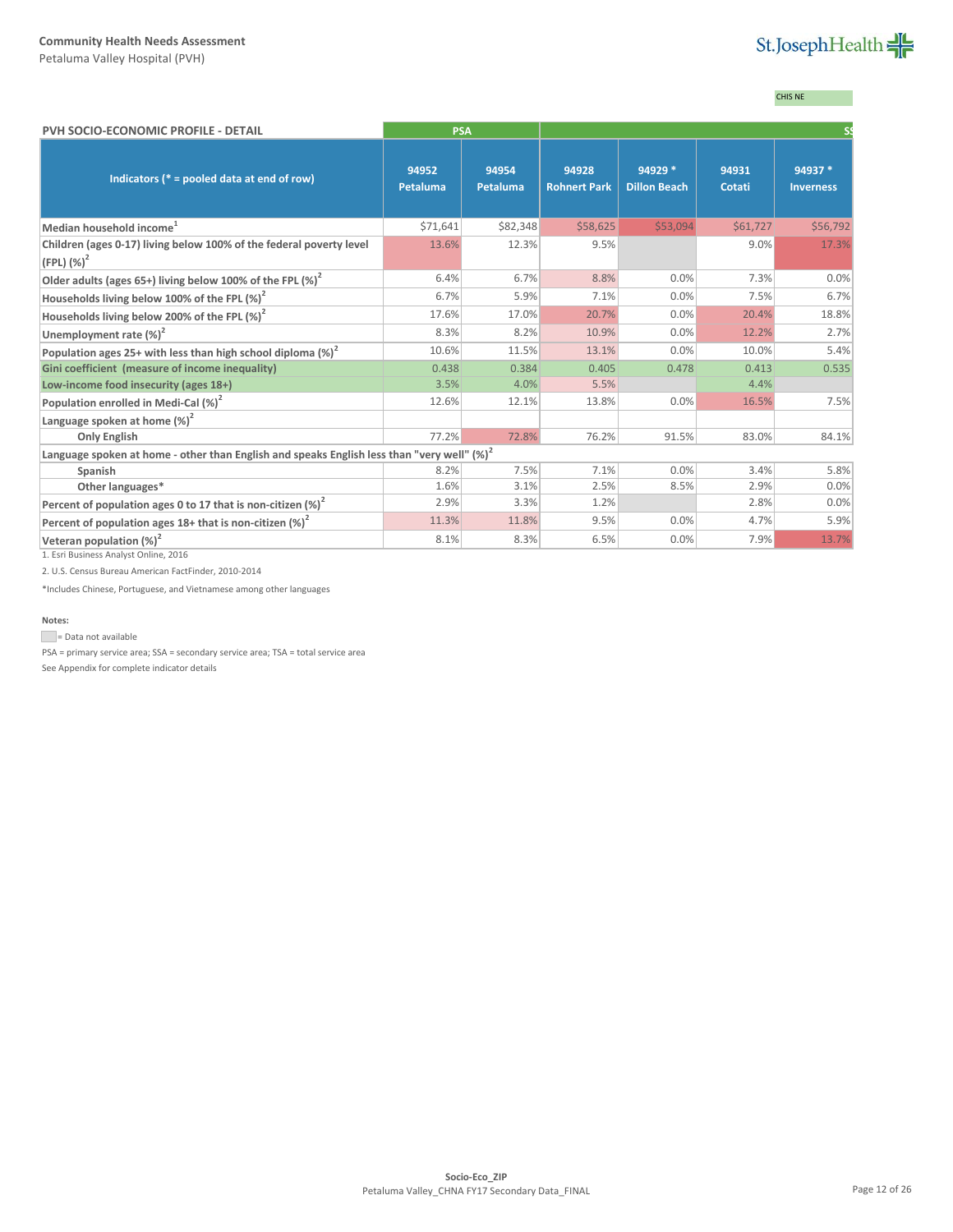| St.JosephHealth |  |
|-----------------|--|

| PVH SOCIO-ECONOMIC PROFILE - DETAIL                                                     | A                          |                           |                           |                             |
|-----------------------------------------------------------------------------------------|----------------------------|---------------------------|---------------------------|-----------------------------|
| Indicators ( $* =$ pooled data at end of row)                                           | 94940 *<br><b>Marshall</b> | 94951<br><b>Penngrove</b> | 94971 *<br><b>Tomales</b> | 94972<br><b>Valley Ford</b> |
| Median household income <sup>1</sup>                                                    | \$43,301                   | \$81,155                  | \$52,805                  | \$63,458                    |
| Children (ages 0-17) living below 100% of the federal poverty level<br>$(FPL)$ $(\%)^2$ |                            | 8.7%                      | 0.0%                      |                             |
| Older adults (ages 65+) living below 100% of the FPL (%) <sup>2</sup>                   | 18.8%                      | 7.1%                      | 0.0%                      |                             |
| Households living below 100% of the FPL $(\%)^2$                                        | 0.0%                       | 7.3%                      | 0.0%                      |                             |
| Households living below 200% of the FPL (%) <sup>2</sup>                                | 66.7%                      | 11.3%                     | 38.2%                     |                             |
| Unemployment rate $(\%)^2$                                                              | 17.0%                      | 4.7%                      | 8.3%                      | 0.0%                        |
| Population ages 25+ with less than high school diploma (%) <sup>2</sup>                 | 0.0%                       | 6.8%                      | 5.4%                      | 0.0%                        |
| Gini coefficient (measure of income inequality)                                         | 0.611                      | 0.496                     | 0.398                     |                             |
| Low-income food insecurity (ages 18+)                                                   |                            | 4.2%                      |                           |                             |
| Population enrolled in Medi-Cal $(\%)^2$                                                | 12.4%                      | 11.7%                     | 10.5%                     | 0.0%                        |
| Language spoken at home $(\%)^2$                                                        |                            |                           |                           |                             |
| <b>Only English</b>                                                                     | 93.8%                      | 81.7%                     | 74.1%                     | 100.0%                      |
| Language spoken at home - other than English and speaks English less                    |                            |                           |                           |                             |
| Spanish                                                                                 | 0.0%                       | 1.7%                      | 4.6%                      | 0.0%                        |
| Other languages*                                                                        | 6.2%                       | 0.6%                      | 0.0%                      | 0.0%                        |
| Percent of population ages 0 to 17 that is non-citizen $(\%)^2$                         |                            | 0.0%                      | 15.3%                     |                             |
| Percent of population ages $18+$ that is non-citizen (%) <sup>2</sup>                   | 3.1%                       | 4.3%                      | 7.3%                      | 0.0%                        |
| Veteran population $(\%)^2$                                                             | 16.5%                      | 8.6%                      | 6.6%                      | 0.0%                        |

1. Esri Business Analyst Online, 2016

2. U.S. Census Bureau American FactFinder, 2010-2014

\*Includes Chinese, Portuguese, and Vietnamese among other languages

#### **Notes:**

Data not available

PSA = primary service area; SSA = secondary service area; TSA = total service area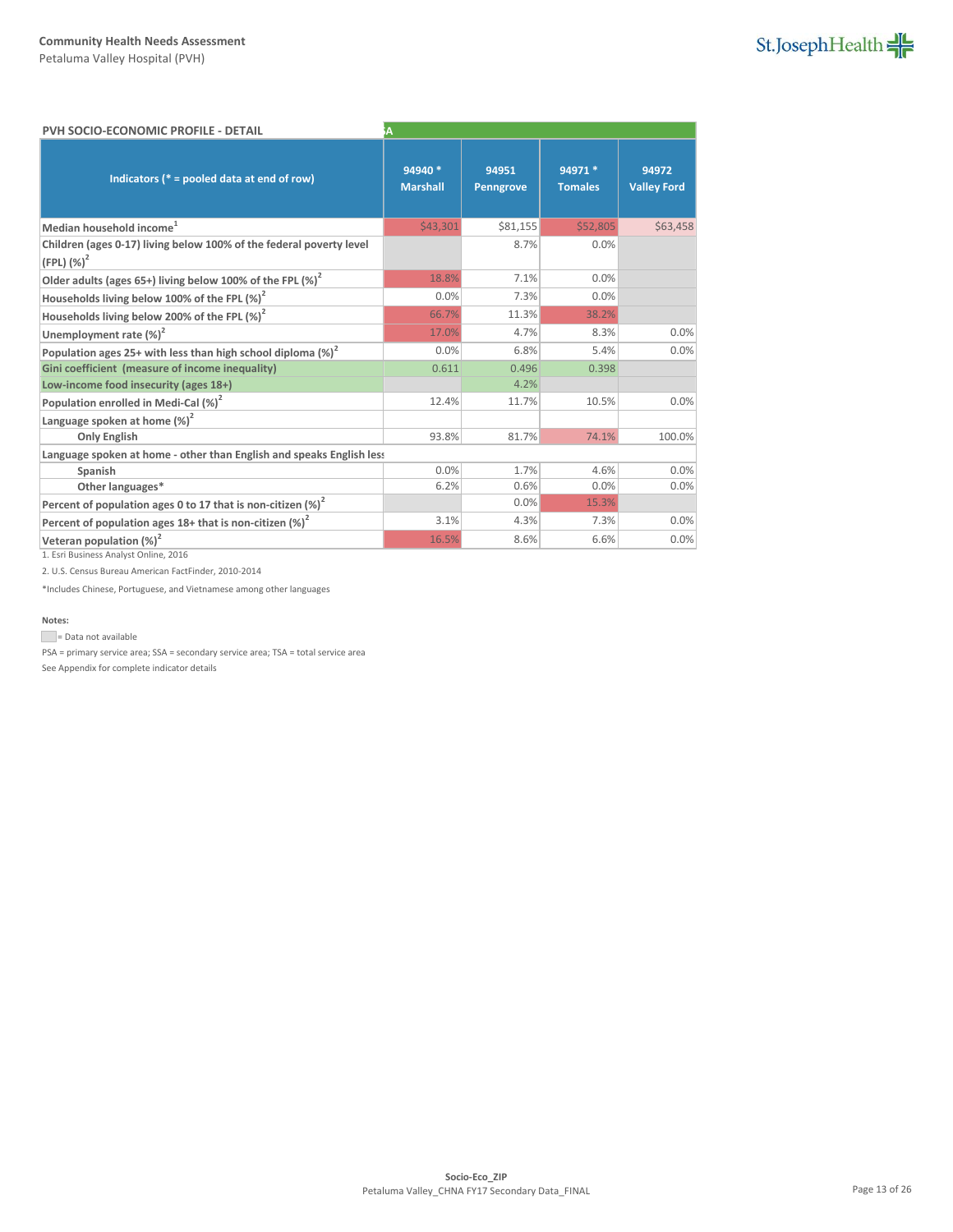Petaluma Valley Hospital (PVH)



| PVH PHYSICAL ENVIRONMENT PROFILE - DETAIL                        | <b>PSA</b> |          |                     |                     |        |                  |  |
|------------------------------------------------------------------|------------|----------|---------------------|---------------------|--------|------------------|--|
| Indicators                                                       | 94952      | 94954    | 94928               | 94929               | 94931  | 94937            |  |
|                                                                  | Petaluma   | Petaluma | <b>Rohnert Park</b> | <b>Dillon Beach</b> | Cotati | <b>Inverness</b> |  |
| <b>Housing</b>                                                   |            |          |                     |                     |        |                  |  |
| Households with more than one occupant per room (%) <sup>+</sup> | 3.7%       | 3.7%     | 4.7%                | 0.0%                | 3.0%   | 2.8%             |  |
| Renters who pay 30% or more of household income on rent $(\%)^1$ | 48.6%      | 58.2%    | 61.1%               | 100.0%              | 66.8%  | 67.1%            |  |

1. U.S. Census Bureau American FactFinder, 2010-2014

|                                                                   | <b>PSA</b> |          |                     |                     |        |                  |
|-------------------------------------------------------------------|------------|----------|---------------------|---------------------|--------|------------------|
| <b>Indicators</b>                                                 | 94952      | 94954    | 94928               | 94929               | 94931  | 94937            |
|                                                                   | Petaluma   | Petaluma | <b>Rohnert Park</b> | <b>Dillon Beach</b> | Cotati | <b>Inverness</b> |
| Transportation                                                    |            |          |                     |                     |        |                  |
| Among workers who commute in their car alone, the percentage that | 43.0%      | 45.2%    | 34.3%               | 46.7%               | 34.3%  | 24.5%            |
| commute 30 minutes or more $(\%)^{\perp}$                         |            |          |                     |                     |        |                  |

1. U.S. Census Bureau American FactFinder, 2010-2014

|                                   | <b>PSA</b>               |                          |                              |                              |                 |                           |
|-----------------------------------|--------------------------|--------------------------|------------------------------|------------------------------|-----------------|---------------------------|
| <b>Indicators</b>                 | 94952<br><b>Petaluma</b> | 94954<br><b>Petaluma</b> | 94928<br><b>Rohnert Park</b> | 94929<br><b>Dillon Beach</b> | 94931<br>Cotati | 94937<br><b>Inverness</b> |
| Environmental                     |                          |                          |                              |                              |                 |                           |
| <b>Pollution burden</b>           | 14.549                   | 15.835                   | 13.409                       | 15.376                       | 18.532          | 12.119                    |
| Ozone ratio                       |                          |                          |                              |                              |                 |                           |
| <b>Particulate matter (PM2.5)</b> | 6.005                    | 6.277                    | 5.69                         | 5.809                        | 5.729           | 5.777                     |

## **Notes:**

= Data not available

PSA = primary service area; SSA = secondary service area; TSA = total service area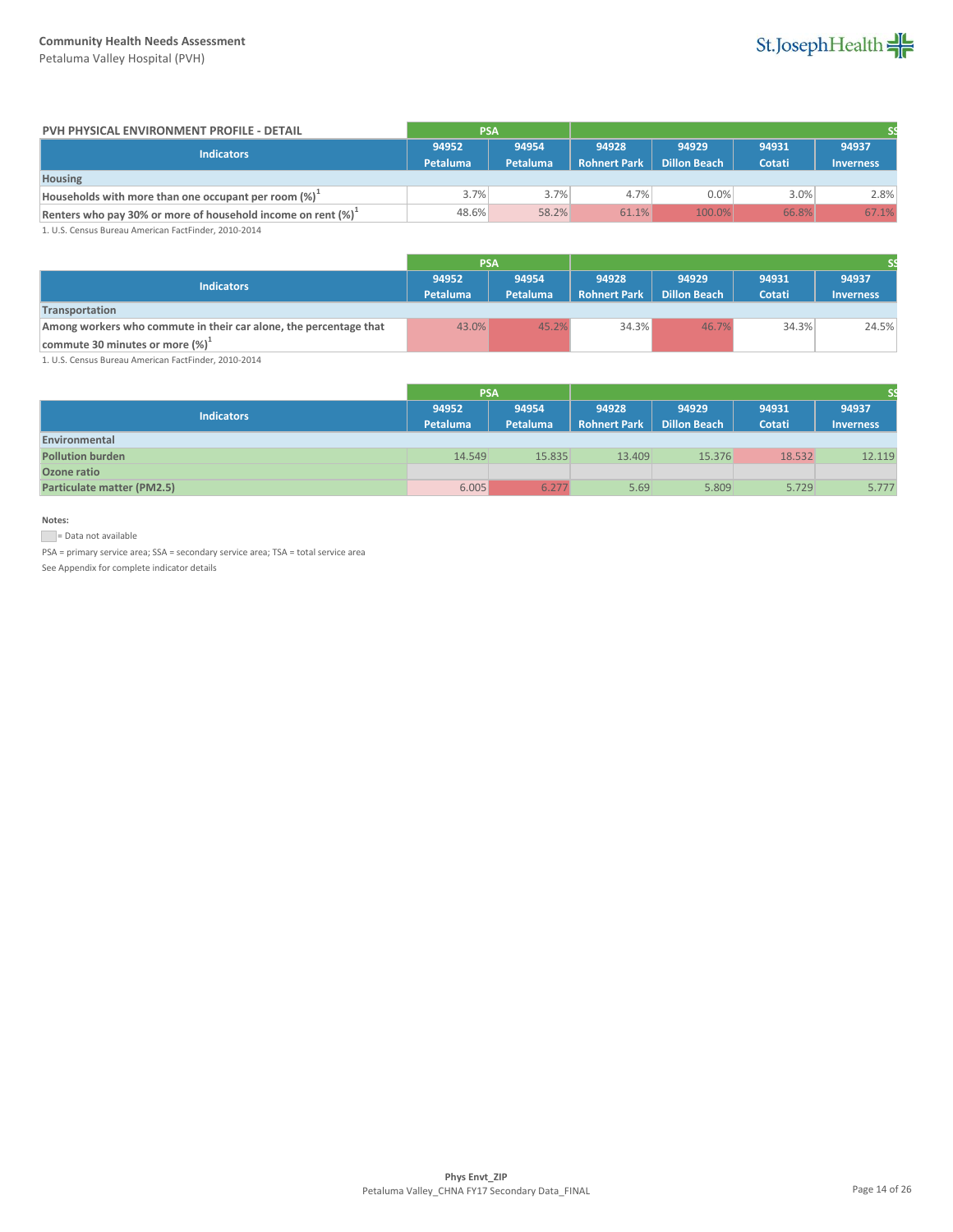Petaluma Valley Hospital (PVH)

# St.JosephHealth

CHIS NE

| PVH PHYSICAL ENVIRONMENT PROFILE - DETAIL                        |                          |                    |                         |                             |
|------------------------------------------------------------------|--------------------------|--------------------|-------------------------|-----------------------------|
| <b>Indicators</b>                                                | 94940<br><b>Marshall</b> | 94951<br>Penngrove | 94971<br><b>Tomales</b> | 94972<br><b>Valley Ford</b> |
| <b>Housing</b>                                                   |                          |                    |                         |                             |
| Households with more than one occupant per room $(\%)^{\perp}$   | 0.0%                     | 0.7%               | 5.8%                    | 0.0%                        |
| Renters who pay 30% or more of household income on rent $(\%)^1$ | 100.0%                   | 51.5%              | 51.3%                   |                             |

1. U.S. Census Bureau American FactFinder, 2010-2014

| <b>Indicators</b>                                                 | 94940           | 94951            | 94971          | 94972              |
|-------------------------------------------------------------------|-----------------|------------------|----------------|--------------------|
|                                                                   | <b>Marshall</b> | <b>Penngrove</b> | <b>Tomales</b> | <b>Valley Ford</b> |
| Transportation                                                    |                 |                  |                |                    |
| Among workers who commute in their car alone, the percentage that | 76.9%           | 34.9%            | 24.6%          | 53.8%              |
| commute 30 minutes or more $(\%)^1$                               |                 |                  |                |                    |

1. U.S. Census Bureau American FactFinder, 2010-2014

|                            | ìА                       |                    |                         |                             |
|----------------------------|--------------------------|--------------------|-------------------------|-----------------------------|
| <b>Indicators</b>          | 94940<br><b>Marshall</b> | 94951<br>Penngrove | 94971<br><b>Tomales</b> | 94972<br><b>Valley Ford</b> |
| Environmental              |                          |                    |                         |                             |
| <b>Pollution burden</b>    | 15.376                   | 18.415             | 15.376                  | 15.376                      |
| Ozone ratio                |                          |                    |                         |                             |
| Particulate matter (PM2.5) | 5.809                    | 5.874              | 5.809                   | 5.809                       |

## **Notes:**

= Data not available

PSA = primary service area; SSA = secondary service area; TSA = total service area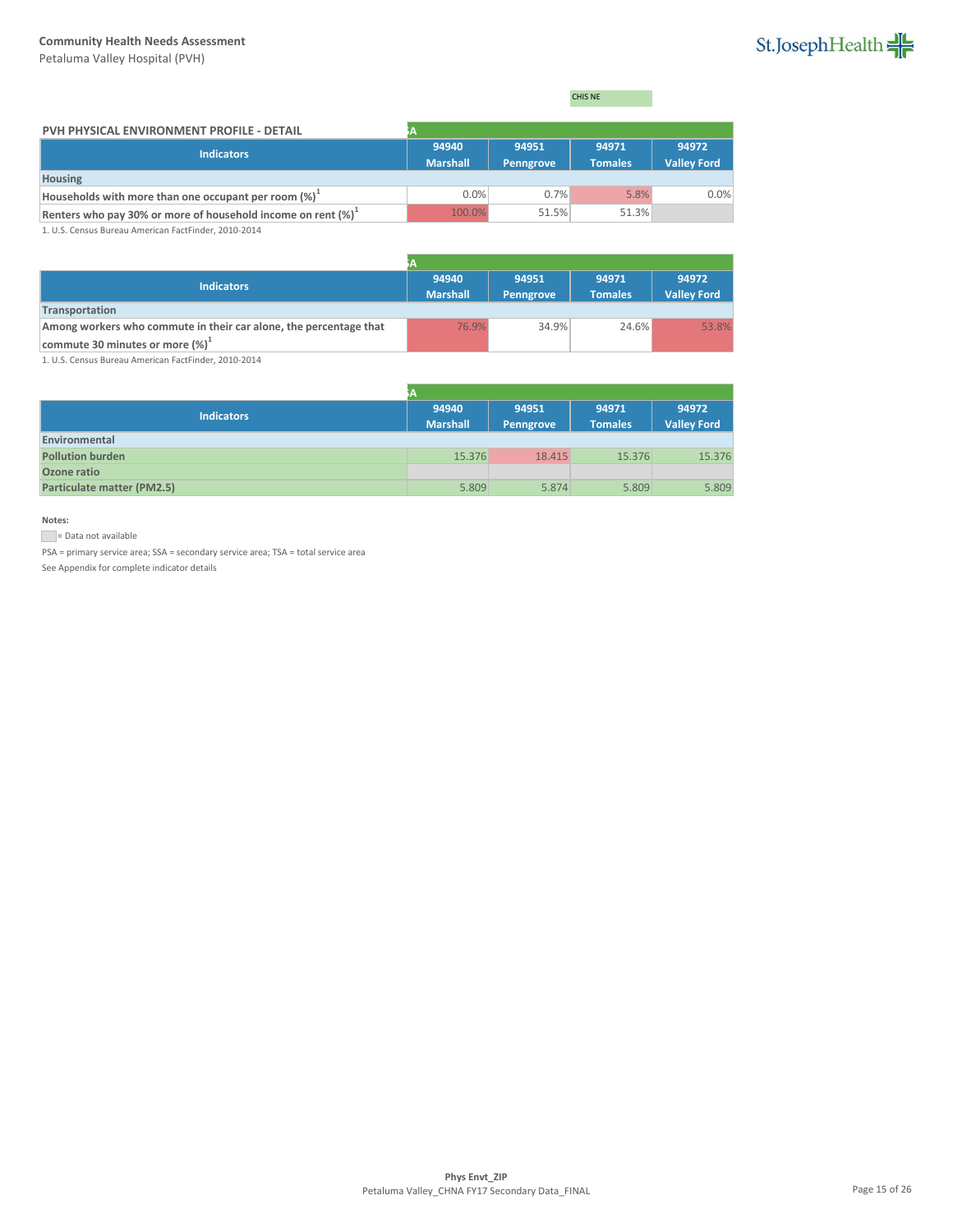| PVH HEALTH OUTCOMES PROFILE - DETAIL          | <b>PSA</b>        |                   |                              |                                |                 |
|-----------------------------------------------|-------------------|-------------------|------------------------------|--------------------------------|-----------------|
| Indicators ( $* =$ pooled data at end of row) | 94952<br>Petaluma | 94954<br>Petaluma | 94928<br><b>Rohnert Park</b> | 94929 *<br><b>Dillon Beach</b> | 94931<br>Cotati |
| Morbidity                                     |                   |                   |                              |                                |                 |
| Fair or poor health (ages 0-17)               | 3.2%              | 4.5%              | 3.8%                         |                                | 3.7%            |
| Fair or poor health (ages 18-64)              | 16.5%             | 17.9%             | 17.4%                        |                                | 13.3%           |
| Fair or poor health (ages 65+)                | 18.8%             | 22.1%             | 23.1%                        |                                | 20.9%           |
| Poor physical health days <sup>1</sup>        |                   |                   |                              |                                |                 |
| Disabled population $(\%)^2$                  | 7.9%              | 10.6%             | 10.1%                        | 47.6%                          | 10.0%           |
| Percent of population ages 0-4                | 0.0%              | 0.0%              | 0.0%                         |                                | 0.0%            |
| Percent of population ages 5-17               | 3.4%              | 3.7%              | 5.4%                         |                                | 0.9%            |
| Percent of population ages 18-64              | 6.2%              | 7.5%              | 8.0%                         | 57.1%                          | 7.3%            |
| Percent of population ages 65+                | 24.3%             | 34.4%             | 38.3%                        | 40.4%                          | 39.8%           |
| Low-birth weight (< 2500 grams) $(\%)^3$      | 5.3%              | 4.0%              | 6.0%                         |                                | 6.1%            |

1. County Health Rankings & Roadmaps, 2016

2. U.S. Census Bureau American FactFinder, 2010 - 2014

3. California Department of Public Health, 2012

|                                               | <b>PSA</b>        |                   |                              |                                 |                 |
|-----------------------------------------------|-------------------|-------------------|------------------------------|---------------------------------|-----------------|
| Indicators ( $* =$ pooled data at end of row) | 94952<br>Petaluma | 94954<br>Petaluma | 94928<br><b>Rohnert Park</b> | $94929*$<br><b>Dillon Beach</b> | 94931<br>Cotati |
| <b>Chronic Conditions</b>                     |                   |                   |                              |                                 |                 |
| Ever diagnosed with asthma (ages 1-17)        | 15.1%             | 17.5%             | 17.4%                        |                                 | 16.1%           |
| Ever diagnosed with asthma (ages 18+)         | 14.6%             | 14.8%             | 15.5%                        |                                 | 13.9%           |
| Ever diagnosed with diabetes (ages 18+)       | 8.0%              | 9.0%              | 6.5%                         |                                 | 7.0%            |
| Pre-diabetes (ages $18+$ ) (%) <sup>1</sup>   |                   |                   |                              |                                 |                 |
| Ever diagnosed with heart disease (ages 18+)  | 7.0%              | 7.0%              | 5.2%                         |                                 | 5.9%            |

1. UCLA Center for Health Policy Research, 2013-2014

|                                                            | <b>PSA</b> |          |                     |                     |        |
|------------------------------------------------------------|------------|----------|---------------------|---------------------|--------|
| <b>Indicators</b>                                          | 94952      | 94954    | 94928               | 94929               | 94931  |
|                                                            | Petaluma   | Petaluma | <b>Rohnert Park</b> | <b>Dillon Beach</b> | Cotati |
| Cancer Rates (Age-adjusted rates per 100,000) <sup>1</sup> |            |          |                     |                     |        |
| Breast cancer incidence (females only)                     |            |          |                     |                     |        |
| White (non-Latino)                                         |            |          |                     |                     |        |
| <b>Black (non-Latino)</b>                                  |            |          |                     |                     |        |
| Latino                                                     |            |          |                     |                     |        |
| Asian/Pacific Islander (non-Latino)                        |            |          |                     |                     |        |
| Cervical cancer incidence                                  |            |          |                     |                     |        |
| White (non-Latino)                                         |            |          |                     |                     |        |
| Black (non-Latino)                                         |            |          |                     |                     |        |
| Latino                                                     |            |          |                     |                     |        |
| Asian/Pacific Islander (non-Latino)                        |            |          |                     |                     |        |
| Colorectal cancer incidence                                |            |          |                     |                     |        |
| White (non-Latino)                                         |            |          |                     |                     |        |
| Black (non-Latino)                                         |            |          |                     |                     |        |
| Latino                                                     |            |          |                     |                     |        |
| Asian/Pacific Islander (non-Latino)                        |            |          |                     |                     |        |
| Lung and Bronchus cancer incidence                         |            |          |                     |                     |        |
| White (non-Latino)                                         |            |          |                     |                     |        |
| <b>Black (non-Latino)</b>                                  |            |          |                     |                     |        |
| Latino                                                     |            |          |                     |                     |        |
| Asian/Pacific Islander (non-Latino)                        |            |          |                     |                     |        |
| Oral Cavity and Pharynx cancer incidence                   |            |          |                     |                     |        |
| White (non-Latino)                                         |            |          |                     |                     |        |
| Black (non-Latino)                                         |            |          |                     |                     |        |
| Latino                                                     |            |          |                     |                     |        |
| Asian/Pacific Islander (non-Latino)                        |            |          |                     |                     |        |
| Prostate cancer incidence                                  |            |          |                     |                     |        |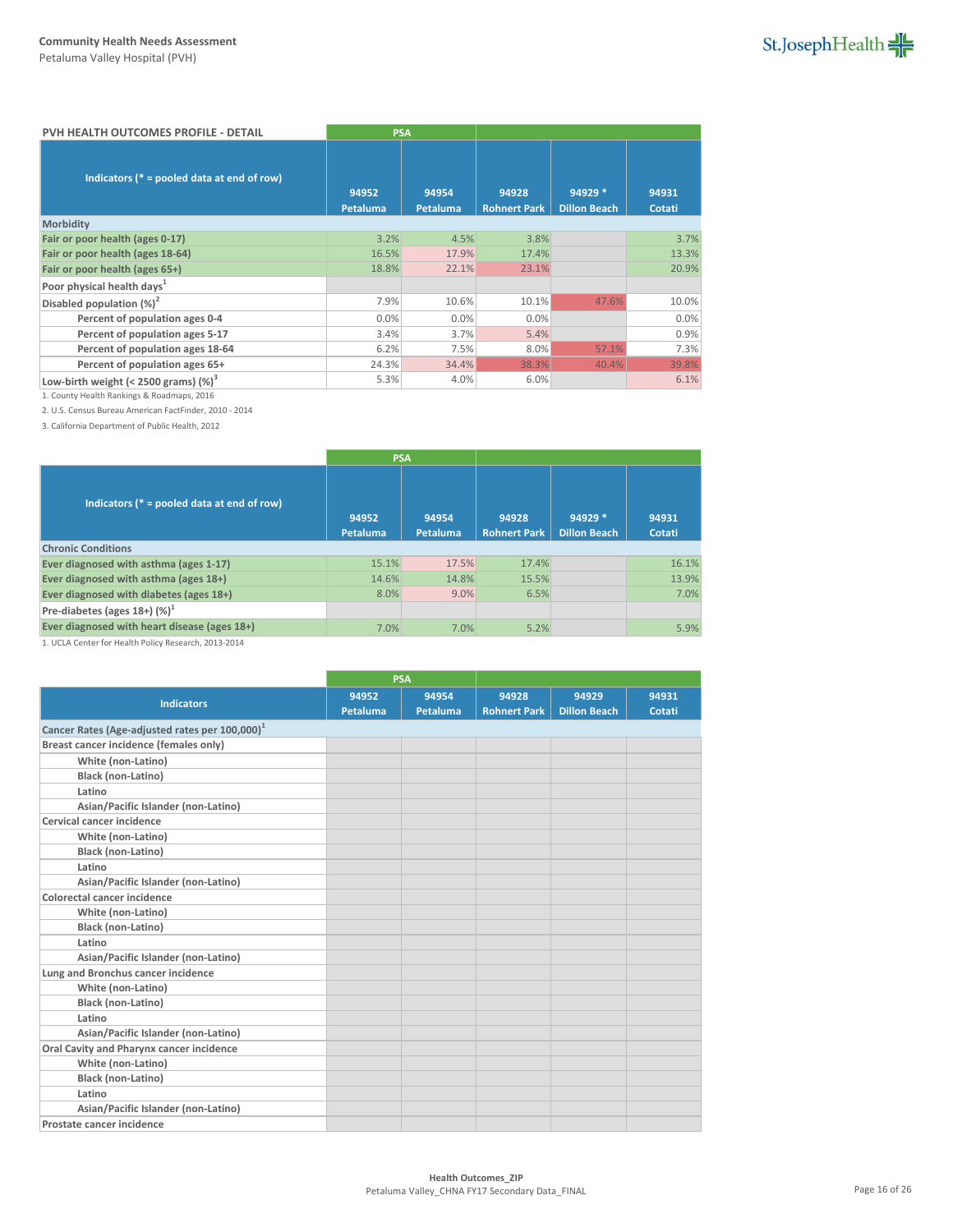Petaluma Valley Hospital (PVH)



| White (non-Latino)                  |  |  |  |
|-------------------------------------|--|--|--|
| <b>Black (non-Latino)</b>           |  |  |  |
| Latino                              |  |  |  |
| Asian/Pacific Islander (non-Latino) |  |  |  |

1. Cancer Incidence and Mortality Inquiry System, 2009-2013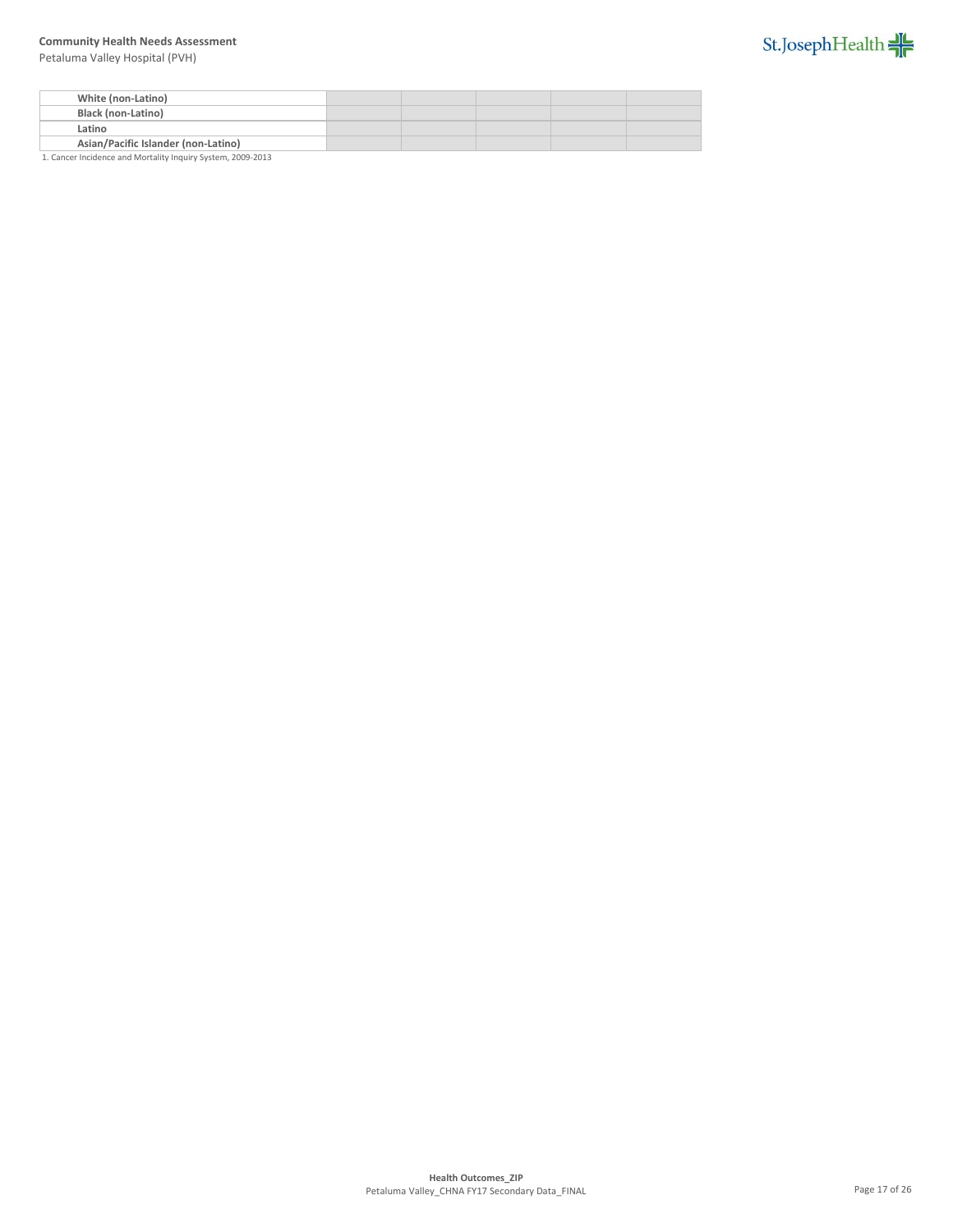Petaluma Valley Hospital (PVH)

|                                                                                                                         | <b>PSA</b>        |                   |                              |                                |                 |
|-------------------------------------------------------------------------------------------------------------------------|-------------------|-------------------|------------------------------|--------------------------------|-----------------|
| Indicators ( $* =$ pooled data at end of row)                                                                           | 94952<br>Petaluma | 94954<br>Petaluma | 94928<br><b>Rohnert Park</b> | 94929 *<br><b>Dillon Beach</b> | 94931<br>Cotati |
| <b>Mental Health</b>                                                                                                    |                   |                   |                              |                                |                 |
| Youth suicidal ideation (student reported) - grades 9th,                                                                |                   |                   |                              |                                |                 |
| 11th, and non-traditional students $(\%)^1$                                                                             |                   |                   |                              |                                |                 |
| 9th grade                                                                                                               |                   |                   |                              |                                |                 |
| 11th grade                                                                                                              |                   |                   |                              |                                |                 |
| Non-traditional                                                                                                         |                   |                   |                              |                                |                 |
| Youth suicidal ideation (student reported) - grades 9th, 11th, and non-traditional students, by race/ethnicity $(\%)^1$ |                   |                   |                              |                                |                 |
| <b>African American/Black</b>                                                                                           |                   |                   |                              |                                |                 |
| American Indian/Alaska Native                                                                                           |                   |                   |                              |                                |                 |
| Asian                                                                                                                   |                   |                   |                              |                                |                 |
| Latino                                                                                                                  |                   |                   |                              |                                |                 |
| Native Hawaiian/Pacific Islander                                                                                        |                   |                   |                              |                                |                 |
| White                                                                                                                   |                   |                   |                              |                                |                 |
| Multiracial                                                                                                             |                   |                   |                              |                                |                 |
| Other                                                                                                                   |                   |                   |                              |                                |                 |
| Suicide rate per 100,000 youth (ages $15-24$ ) <sup>1</sup>                                                             |                   |                   |                              |                                |                 |
| Number of youth suicides (ages 15-24), by race/ethnicity <sup>1</sup>                                                   |                   |                   |                              |                                |                 |
| <b>African American/Black</b>                                                                                           |                   |                   |                              |                                |                 |
| American Indian/Alaska Native                                                                                           |                   |                   |                              |                                |                 |
| Asian                                                                                                                   |                   |                   |                              |                                |                 |
| Latino                                                                                                                  |                   |                   |                              |                                |                 |
| White                                                                                                                   |                   |                   |                              |                                |                 |
| Multiracial                                                                                                             |                   |                   |                              |                                |                 |
| Other                                                                                                                   |                   |                   |                              |                                |                 |
| Poor mental health days (age-adjusted) <sup>2</sup>                                                                     |                   |                   |                              |                                |                 |
| Suicidal ideation (ages 18+)                                                                                            |                   |                   |                              |                                |                 |
| Adults with likely serious psychological distress (ages 18+)                                                            | 7.4%              | 7.4%              | 8.9%                         |                                | 8.6%            |

## 1. Kidsdata.org, 2011-2013

2. County Health Rankings & Roadmaps, 2016

|                                                           |                 | <b>PSA</b> |                     |                     |        |
|-----------------------------------------------------------|-----------------|------------|---------------------|---------------------|--------|
| <b>Indicators</b>                                         | 94952           | 94954      | 94928               | 94929               | 94931  |
|                                                           | <b>Petaluma</b> | Petaluma   | <b>Rohnert Park</b> | <b>Dillon Beach</b> | Cotati |
| <b>Emergency Room (ER) Utilization - Mental Health</b>    |                 |            |                     |                     |        |
| Adult age-adjusted ER rate due to mental health (rate per |                 |            |                     |                     |        |
| $ 10,000 ^{1}$                                            |                 |            |                     |                     |        |
| American Indian/Alaska Native                             |                 |            |                     |                     |        |
| Asian/Pacific Islander                                    |                 |            |                     |                     |        |
| <b>Black/African American</b>                             |                 |            |                     |                     |        |
| Latino, any race                                          |                 |            |                     |                     |        |
| White, non-Latino                                         |                 |            |                     |                     |        |

#### **Notes:**

Data not available

PSA = primary service area; SSA = secondary service area; TSA = total service area

See Appendix for complete indicator details

# St.JosephHealth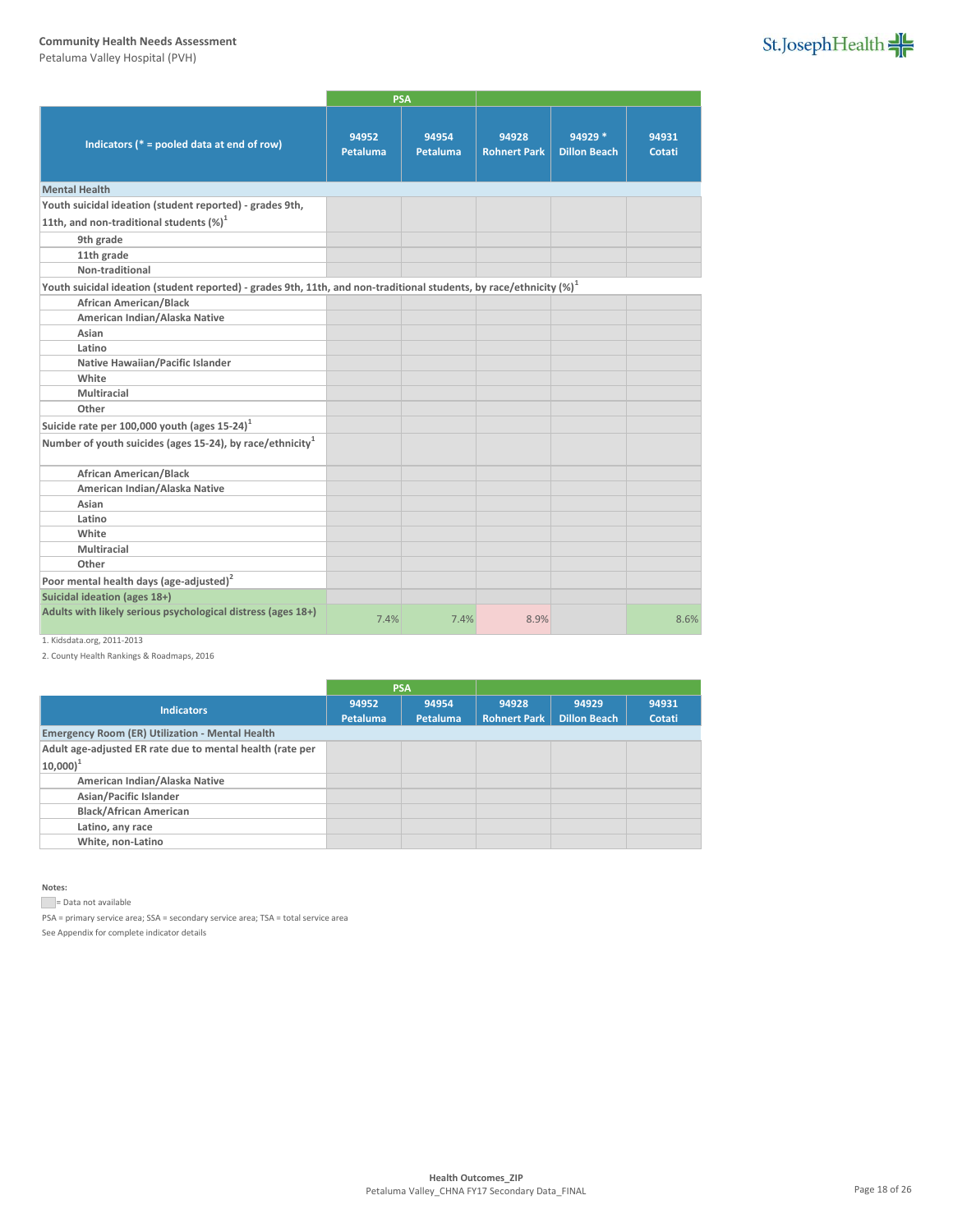CHIS NE

| PVH HEALTH OUTCOMES PROFILE - DETAIL          | <b>SSA</b>                  |                            |                    |                           |                             |
|-----------------------------------------------|-----------------------------|----------------------------|--------------------|---------------------------|-----------------------------|
| Indicators ( $* =$ pooled data at end of row) | 94937 *<br><b>Inverness</b> | 94940 *<br><b>Marshall</b> | 94951<br>Penngrove | 94971 *<br><b>Tomales</b> | 94972<br><b>Valley Ford</b> |
| Morbidity                                     |                             |                            |                    |                           |                             |
| Fair or poor health (ages 0-17)               |                             |                            |                    |                           |                             |
| Fair or poor health (ages 18-64)              |                             |                            | 18.8%              |                           |                             |
| Fair or poor health (ages 65+)                |                             |                            |                    |                           |                             |
| Poor physical health days <sup>1</sup>        |                             |                            |                    |                           |                             |
| Disabled population $(\%)^2$                  | 11.9%                       | 41.2%                      | 13.0%              | 8.6%                      | 0.0%                        |
| Percent of population ages 0-4                | 0.0%                        |                            | 0.0%               | 0.0%                      |                             |
| Percent of population ages 5-17               | 0.0%                        |                            | 2.6%               | 0.0%                      |                             |
| Percent of population ages 18-64              | 7.8%                        | 26.2%                      | 6.2%               | 5.3%                      | 0.0%                        |
| Percent of population ages 65+                | 24.2%                       | 71.9%                      | 44.3%              | 31.0%                     |                             |
| Low-birth weight (< 2500 grams) $(\%)^3$      |                             |                            | 3.2%               |                           |                             |

1. County Health Rankings & Roadmaps, 2016

2. U.S. Census Bureau American FactFinder, 2010 - 2014

3. California Department of Public Health, 2012

|                                               | <b>SSA</b>                  |                            |                    |                           |                             |
|-----------------------------------------------|-----------------------------|----------------------------|--------------------|---------------------------|-----------------------------|
| Indicators ( $* =$ pooled data at end of row) | 94937 *<br><b>Inverness</b> | 94940 *<br><b>Marshall</b> | 94951<br>Penngrove | 94971 *<br><b>Tomales</b> | 94972<br><b>Valley Ford</b> |
| <b>Chronic Conditions</b>                     |                             |                            |                    |                           |                             |
| Ever diagnosed with asthma (ages 1-17)        |                             |                            |                    |                           |                             |
| Ever diagnosed with asthma (ages 18+)         |                             |                            | 14.0%              |                           |                             |
| Ever diagnosed with diabetes (ages 18+)       |                             |                            | 8.7%               |                           |                             |
| Pre-diabetes (ages $18+$ ) (%) <sup>1</sup>   |                             |                            |                    |                           |                             |
| Ever diagnosed with heart disease (ages 18+)  |                             |                            | 8.4%               |                           |                             |

1. UCLA Center for Health Policy Research, 2013-2014

|                                                            |                  | <b>SSA</b>      |           |                |                    |
|------------------------------------------------------------|------------------|-----------------|-----------|----------------|--------------------|
| <b>Indicators</b>                                          | 94937            | 94940           | 94951     | 94971          | 94972              |
|                                                            | <b>Inverness</b> | <b>Marshall</b> | Penngrove | <b>Tomales</b> | <b>Valley Ford</b> |
| Cancer Rates (Age-adjusted rates per 100,000) <sup>1</sup> |                  |                 |           |                |                    |
| Breast cancer incidence (females only)                     |                  |                 |           |                |                    |
| White (non-Latino)                                         |                  |                 |           |                |                    |
| Black (non-Latino)                                         |                  |                 |           |                |                    |
| Latino                                                     |                  |                 |           |                |                    |
| Asian/Pacific Islander (non-Latino)                        |                  |                 |           |                |                    |
| Cervical cancer incidence                                  |                  |                 |           |                |                    |
| White (non-Latino)                                         |                  |                 |           |                |                    |
| <b>Black (non-Latino)</b>                                  |                  |                 |           |                |                    |
| Latino                                                     |                  |                 |           |                |                    |
| Asian/Pacific Islander (non-Latino)                        |                  |                 |           |                |                    |
| Colorectal cancer incidence                                |                  |                 |           |                |                    |
| White (non-Latino)                                         |                  |                 |           |                |                    |
| <b>Black (non-Latino)</b>                                  |                  |                 |           |                |                    |
| Latino                                                     |                  |                 |           |                |                    |
| Asian/Pacific Islander (non-Latino)                        |                  |                 |           |                |                    |
| Lung and Bronchus cancer incidence                         |                  |                 |           |                |                    |
| White (non-Latino)                                         |                  |                 |           |                |                    |
| <b>Black (non-Latino)</b>                                  |                  |                 |           |                |                    |
| Latino                                                     |                  |                 |           |                |                    |
| Asian/Pacific Islander (non-Latino)                        |                  |                 |           |                |                    |
| Oral Cavity and Pharynx cancer incidence                   |                  |                 |           |                |                    |
| White (non-Latino)                                         |                  |                 |           |                |                    |
| <b>Black (non-Latino)</b>                                  |                  |                 |           |                |                    |
| Latino                                                     |                  |                 |           |                |                    |
| Asian/Pacific Islander (non-Latino)                        |                  |                 |           |                |                    |
| Prostate cancer incidence                                  |                  |                 |           |                |                    |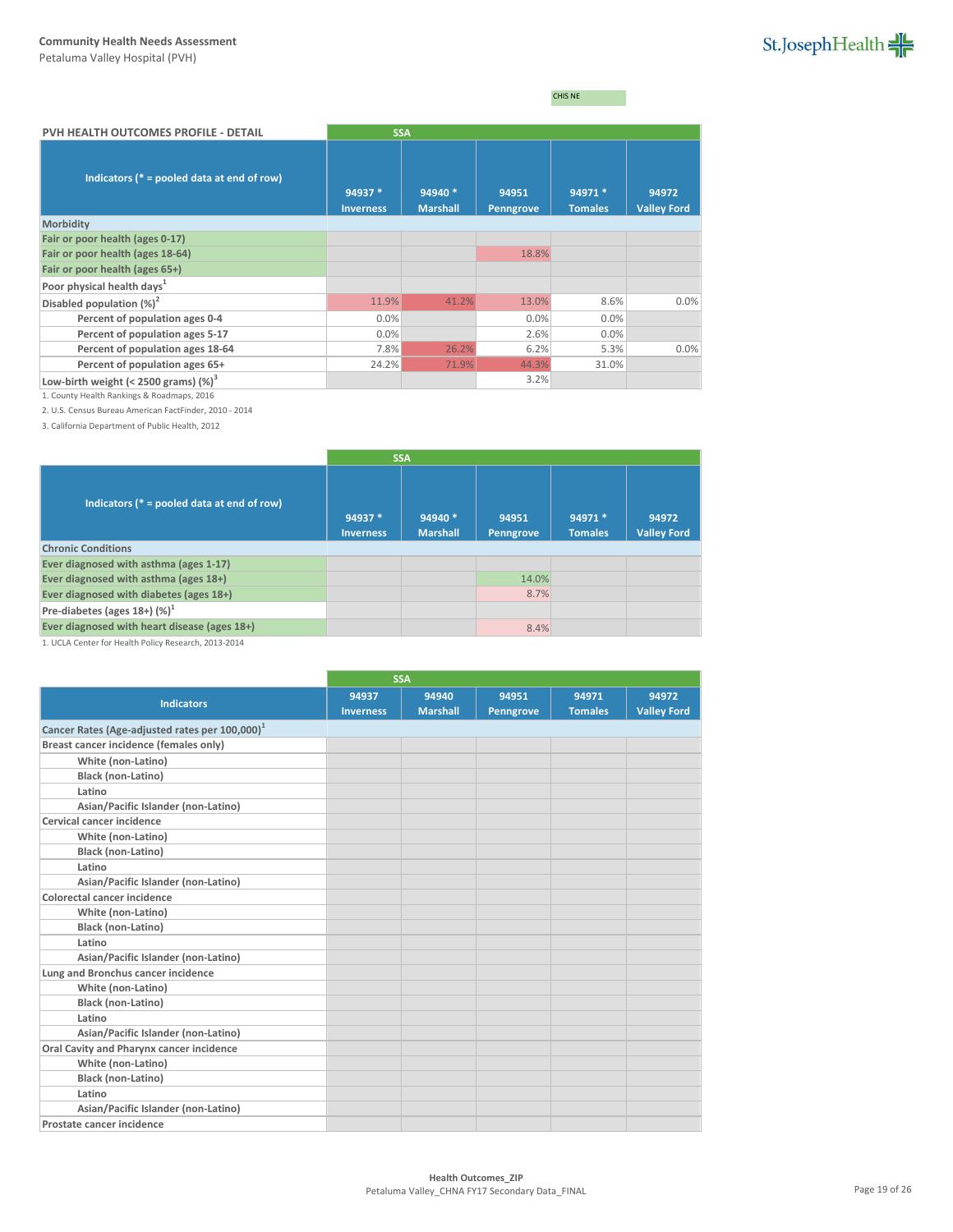Petaluma Valley Hospital (PVH)



| White (non-Latino)                  |  |  |  |
|-------------------------------------|--|--|--|
| <b>Black (non-Latino)</b>           |  |  |  |
| Latino                              |  |  |  |
| Asian/Pacific Islander (non-Latino) |  |  |  |

1. Cancer Incidence and Mortality Inquiry System, 2009-2013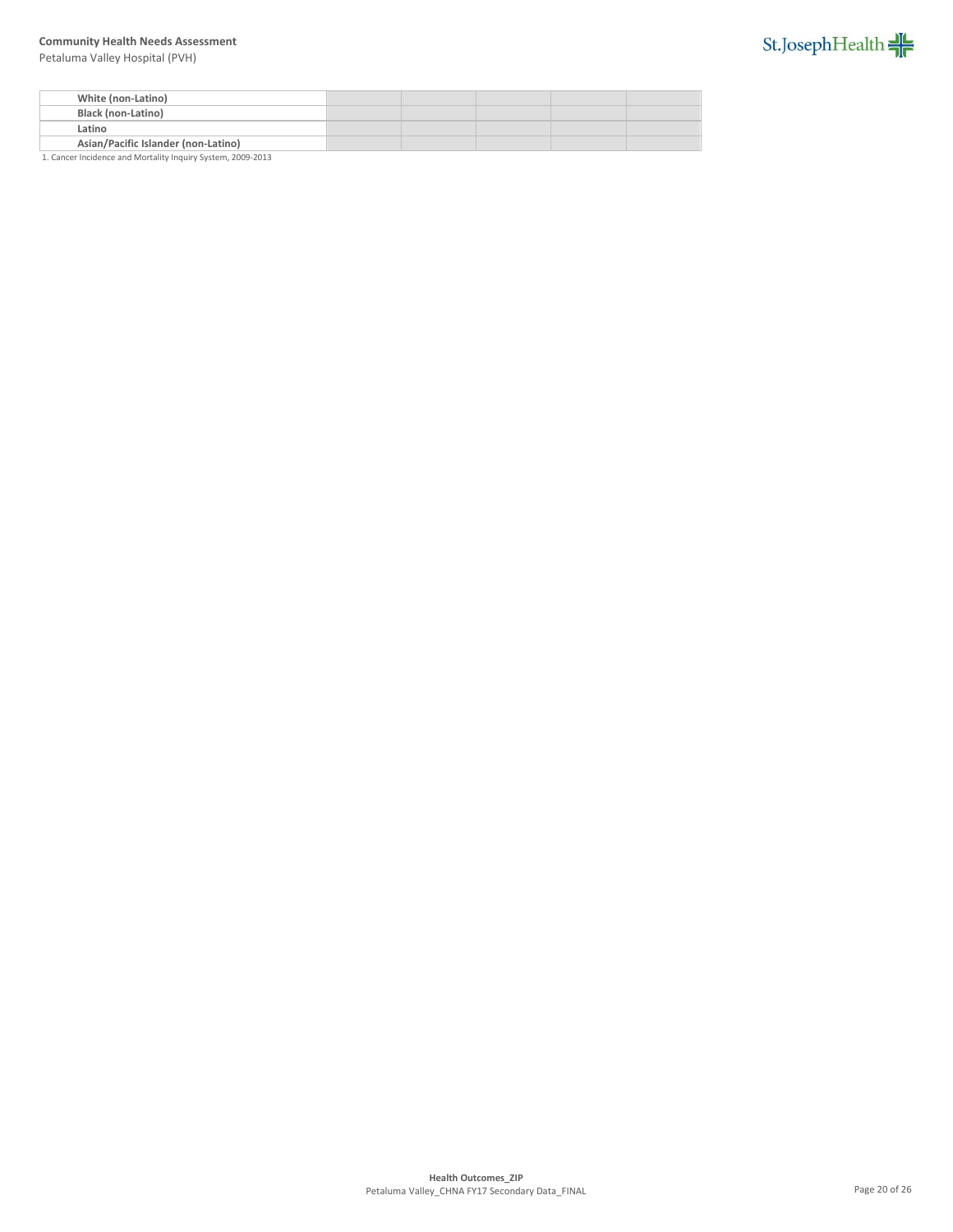Petaluma Valley Hospital (PVH)

|                                                                       |                             | <b>SSA</b>                 |                    |                           |                             |
|-----------------------------------------------------------------------|-----------------------------|----------------------------|--------------------|---------------------------|-----------------------------|
| Indicators ( $* =$ pooled data at end of row)                         | 94937 *<br><b>Inverness</b> | 94940 *<br><b>Marshall</b> | 94951<br>Penngrove | 94971 *<br><b>Tomales</b> | 94972<br><b>Valley Ford</b> |
| <b>Mental Health</b>                                                  |                             |                            |                    |                           |                             |
| Youth suicidal ideation (student reported) - grades 9th,              |                             |                            |                    |                           |                             |
| 11th, and non-traditional students $(\%)^1$                           |                             |                            |                    |                           |                             |
| 9th grade                                                             |                             |                            |                    |                           |                             |
| 11th grade                                                            |                             |                            |                    |                           |                             |
| Non-traditional                                                       |                             |                            |                    |                           |                             |
| Youth suicidal ideation (student reported) - grades 9th, 11th         |                             |                            |                    |                           |                             |
| <b>African American/Black</b>                                         |                             |                            |                    |                           |                             |
| American Indian/Alaska Native                                         |                             |                            |                    |                           |                             |
| Asian                                                                 |                             |                            |                    |                           |                             |
| Latino                                                                |                             |                            |                    |                           |                             |
| Native Hawaiian/Pacific Islander                                      |                             |                            |                    |                           |                             |
| White                                                                 |                             |                            |                    |                           |                             |
| Multiracial                                                           |                             |                            |                    |                           |                             |
| Other                                                                 |                             |                            |                    |                           |                             |
| Suicide rate per 100,000 youth (ages $15-24$ ) <sup>1</sup>           |                             |                            |                    |                           |                             |
| Number of youth suicides (ages 15-24), by race/ethnicity <sup>1</sup> |                             |                            |                    |                           |                             |
| African American/Black                                                |                             |                            |                    |                           |                             |
| American Indian/Alaska Native                                         |                             |                            |                    |                           |                             |
| Asian                                                                 |                             |                            |                    |                           |                             |
| Latino                                                                |                             |                            |                    |                           |                             |
| White                                                                 |                             |                            |                    |                           |                             |
| Multiracial                                                           |                             |                            |                    |                           |                             |
| Other                                                                 |                             |                            |                    |                           |                             |
| Poor mental health days (age-adjusted) <sup>2</sup>                   |                             |                            |                    |                           |                             |
| Suicidal ideation (ages 18+)                                          |                             |                            |                    |                           |                             |
| Adults with likely serious psychological distress (ages 18+)          |                             |                            | 7.3%               |                           |                             |

## 1. Kidsdata.org, 2011-2013

2. County Health Rankings & Roadmaps, 2016

|                                                           |                  | <b>SSA</b>      |           |                |                    |
|-----------------------------------------------------------|------------------|-----------------|-----------|----------------|--------------------|
| <b>Indicators</b>                                         | 94937            | 94940           | 94951     | 94971          | 94972              |
|                                                           | <b>Inverness</b> | <b>Marshall</b> | Penngrove | <b>Tomales</b> | <b>Valley Ford</b> |
| <b>Emergency Room (ER) Utilization - Mental Health</b>    |                  |                 |           |                |                    |
| Adult age-adjusted ER rate due to mental health (rate per |                  |                 |           |                |                    |
| $ 10,000 ^{1}$                                            |                  |                 |           |                |                    |
| American Indian/Alaska Native                             |                  |                 |           |                |                    |
| Asian/Pacific Islander                                    |                  |                 |           |                |                    |
| <b>Black/African American</b>                             |                  |                 |           |                |                    |
| Latino, any race                                          |                  |                 |           |                |                    |
| White, non-Latino                                         |                  |                 |           |                |                    |
|                                                           |                  |                 |           |                |                    |

#### **Notes:**

Data not available

 $PSA = primary$  service area;  $SSA = secondary$  service area;  $TSA = total$  service

See Appendix for complete indicator details

# St.JosephHealth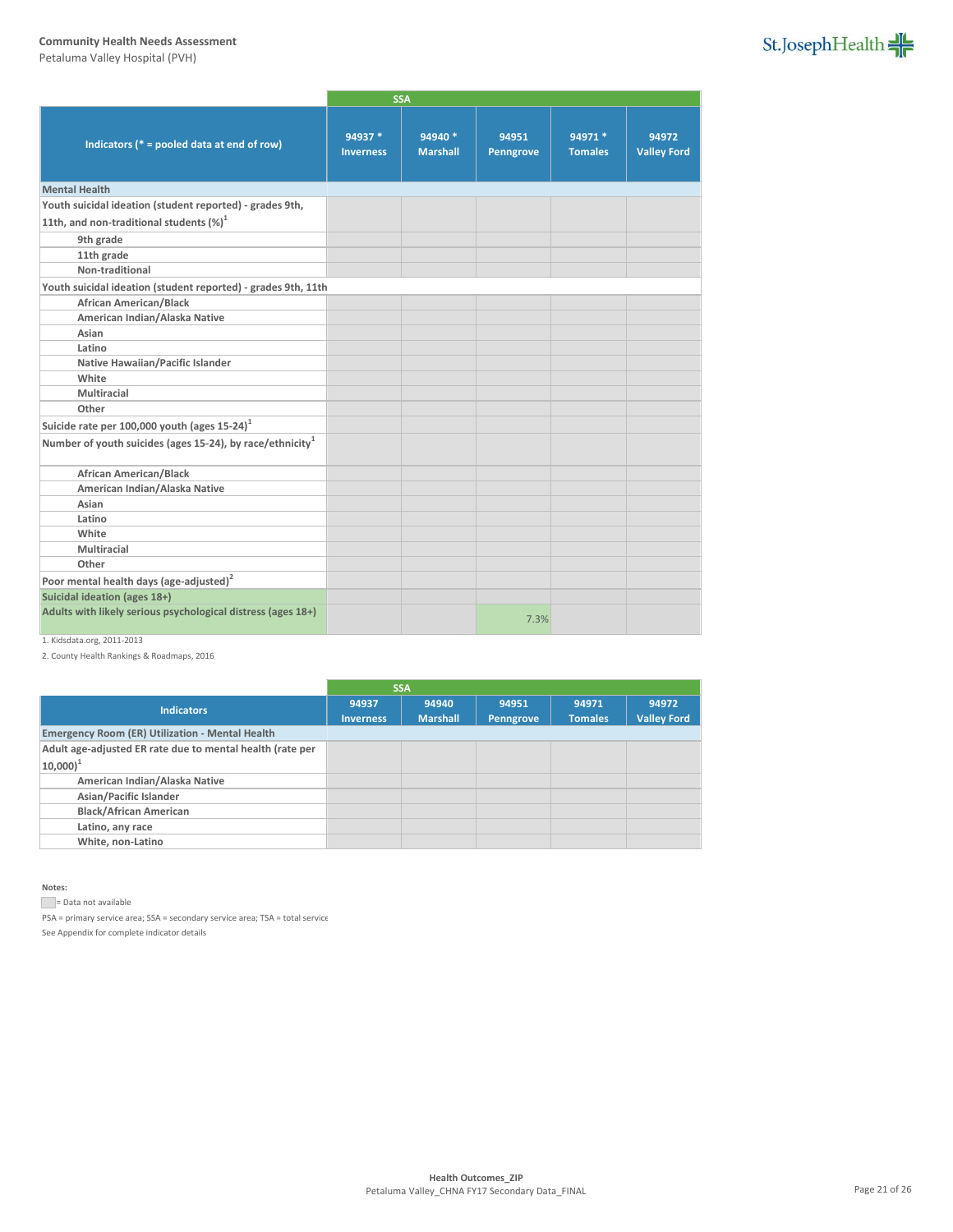St.JosephHealth

| <b>PVH HEALTH BEHAVIORS PROFILE - DETAIL</b>                | <b>PSA</b>        |                          |                              |                                |                 |                             | <b>SSA</b>                  |
|-------------------------------------------------------------|-------------------|--------------------------|------------------------------|--------------------------------|-----------------|-----------------------------|-----------------------------|
| Indicators ( $* =$ pooled data at end of row)               | 94952<br>Petaluma | 94954<br><b>Petaluma</b> | 94928<br><b>Rohnert Park</b> | 94929 *<br><b>Dillon Beach</b> | 94931<br>Cotati | 94937 *<br><b>Inverness</b> | $94940*$<br><b>Marshall</b> |
| Overweight for ages 2-11 (weight ≥ 95th percentile)         | 10.4%             | 11.8%                    | 11.3%                        |                                | 10.5%           |                             |                             |
| Overweight or obese (BMI ≥ 85th percentile) (ages 12-17)    | 27.4%             | 31.7%                    | 28.2%                        |                                |                 |                             |                             |
| Obese (BMI $\geq$ 30) (ages 18+)                            | 23.4%             | 25.2%                    | 24.3%                        |                                | 24.5%           |                             |                             |
| Food environment index <sup>1</sup>                         |                   |                          |                              |                                |                 |                             |                             |
| Sugary drink consumption 1 or more times per day (ages 18+) | 11.4%             | 11.7%                    | 11.8%                        |                                | 11.5%           |                             |                             |
| Regular physical activity (ages 5-17)                       | 27.5%             | 23.2%                    | 24.1%                        |                                | 25.9%           |                             |                             |
| Walked at least 150 minutes (ages 18+)                      | 33.8%             | 34.0%                    | 34.2%                        |                                | 33.5%           |                             |                             |
| Number of newly diagnosed chlamydia cases per 100,000       |                   |                          |                              |                                |                 |                             |                             |
| population <sup>1</sup>                                     |                   |                          |                              |                                |                 |                             |                             |
| Percentage of births delivered by mothers ages <20 $(%)^2$  | 2.2%              | 3.1%                     | 4.5%                         |                                |                 |                             |                             |

1. County Health Rankings & Roadmaps, 2016

2. California Department of Public Health, 2012

|                                                                                                                                               | <b>PSA</b>        |                   |                              |                                |                 | <b>SSA</b>                  |                            |
|-----------------------------------------------------------------------------------------------------------------------------------------------|-------------------|-------------------|------------------------------|--------------------------------|-----------------|-----------------------------|----------------------------|
| Indicators ( $* =$ pooled data at end of row)                                                                                                 | 94952<br>Petaluma | 94954<br>Petaluma | 94928<br><b>Rohnert Park</b> | 94929 *<br><b>Dillon Beach</b> | 94931<br>Cotati | 94937 *<br><b>Inverness</b> | 94940 *<br><b>Marshall</b> |
| Alcohol, Tobacco, and Substance Use                                                                                                           |                   |                   |                              |                                |                 |                             |                            |
| Current smoker (ages 18+)                                                                                                                     | 9.2%              | 9.2%              | 9.5%                         |                                | 9.6%            |                             |                            |
| Percentage of adults reporting binge or heavy drinking $(\%)^1$                                                                               |                   |                   |                              |                                |                 |                             |                            |
| Alcohol impaired driving deaths $(\%)^1$                                                                                                      |                   |                   |                              |                                |                 |                             |                            |
| Youth alcohol/drug use in the past month (student reported) - grades                                                                          |                   |                   |                              |                                |                 |                             |                            |
| 7th, 9th, 11th, and non-traditional students $(\%)^2$                                                                                         |                   |                   |                              |                                |                 |                             |                            |
| 7th grade                                                                                                                                     |                   |                   |                              |                                |                 |                             |                            |
| 9th grade                                                                                                                                     |                   |                   |                              |                                |                 |                             |                            |
| 11th grade                                                                                                                                    |                   |                   |                              |                                |                 |                             |                            |
| Non-traditional                                                                                                                               |                   |                   |                              |                                |                 |                             |                            |
| Youth alcohol/drug use in the past month (student reported) - grades 7th, 9th, 11th, and non-traditional students, by race/ethnicity $(\%)^2$ |                   |                   |                              |                                |                 |                             |                            |
| <b>African American/Black</b>                                                                                                                 |                   |                   |                              |                                |                 |                             |                            |
| American Indian/Alaska Native                                                                                                                 |                   |                   |                              |                                |                 |                             |                            |
| Asian                                                                                                                                         |                   |                   |                              |                                |                 |                             |                            |
| Latino                                                                                                                                        |                   |                   |                              |                                |                 |                             |                            |
| <b>Native Hawaiian/Pacific Islander</b>                                                                                                       |                   |                   |                              |                                |                 |                             |                            |
| White                                                                                                                                         |                   |                   |                              |                                |                 |                             |                            |
| Multiracial                                                                                                                                   |                   |                   |                              |                                |                 |                             |                            |
| Other                                                                                                                                         |                   |                   |                              |                                |                 |                             |                            |

1. County Health Rankings & Roadmaps, 2016

2. Kidsdata.org, 2011-2013

**Notes:**

= Data not available

PSA = primary service area; SSA = secondary service area; TSA = total service area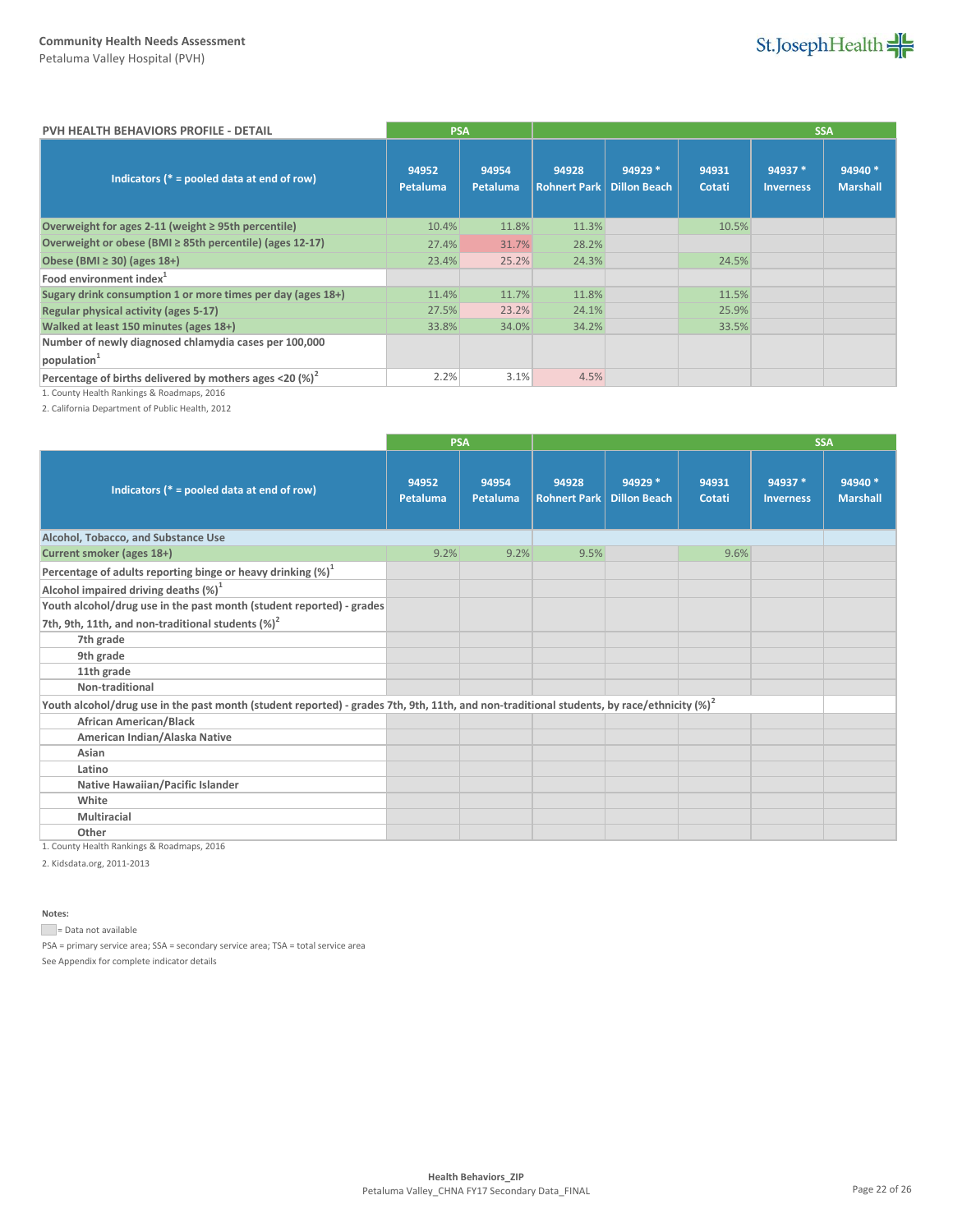

# CHIS NE

| PVH HEALTH BEHAVIORS PROFILE - DETAIL                       |                           |                           |                             |
|-------------------------------------------------------------|---------------------------|---------------------------|-----------------------------|
| Indicators ( $* =$ pooled data at end of row)               | 94951<br><b>Penngrove</b> | 94971 *<br><b>Tomales</b> | 94972<br><b>Valley Ford</b> |
| Overweight for ages 2-11 (weight $\geq$ 95th percentile)    |                           |                           |                             |
| Overweight or obese (BMI ≥ 85th percentile) (ages 12-17)    |                           |                           |                             |
| Obese (BMI $\geq$ 30) (ages 18+)                            | 23.2%                     |                           |                             |
| Food environment index <sup>1</sup>                         |                           |                           |                             |
| Sugary drink consumption 1 or more times per day (ages 18+) | 13.0%                     |                           |                             |
| Regular physical activity (ages 5-17)                       |                           |                           |                             |
| Walked at least 150 minutes (ages 18+)                      | 32.1%                     |                           |                             |
| Number of newly diagnosed chlamydia cases per 100,000       |                           |                           |                             |
| population <sup>1</sup>                                     |                           |                           |                             |
| Percentage of births delivered by mothers ages <20 $(%)^2$  | 3.2%                      |                           | 20.0%                       |

1. County Health Rankings & Roadmaps, 2016

2. California Department of Public Health, 2012

| Indicators ( $* =$ pooled data at end of row)                        | 94951<br><b>Penngrove</b> | 94971 *<br><b>Tomales</b> | 94972<br><b>Valley Ford</b> |
|----------------------------------------------------------------------|---------------------------|---------------------------|-----------------------------|
| Alcohol, Tobacco, and Substance Use                                  |                           |                           |                             |
| Current smoker (ages 18+)                                            | 9.7%                      |                           |                             |
| Percentage of adults reporting binge or heavy drinking $(\%)^1$      |                           |                           |                             |
| Alcohol impaired driving deaths $(\%)^1$                             |                           |                           |                             |
| Youth alcohol/drug use in the past month (student reported) - grades |                           |                           |                             |
| 7th, 9th, 11th, and non-traditional students (%) <sup>2</sup>        |                           |                           |                             |
| 7th grade                                                            |                           |                           |                             |
| 9th grade                                                            |                           |                           |                             |
| 11th grade                                                           |                           |                           |                             |
| Non-traditional                                                      |                           |                           |                             |
| Youth alcohol/drug use in the past month (student reported) - grades |                           |                           |                             |
| <b>African American/Black</b>                                        |                           |                           |                             |
| American Indian/Alaska Native                                        |                           |                           |                             |
| Asian                                                                |                           |                           |                             |
| Latino                                                               |                           |                           |                             |
| Native Hawaiian/Pacific Islander                                     |                           |                           |                             |
| White                                                                |                           |                           |                             |
| Multiracial                                                          |                           |                           |                             |
| Other                                                                |                           |                           |                             |

1. County Health Rankings & Roadmaps, 2016

2. Kidsdata.org, 2011-2013

**Notes:**

= Data not available

PSA = primary service area; SSA = secondary service area; TSA = total service area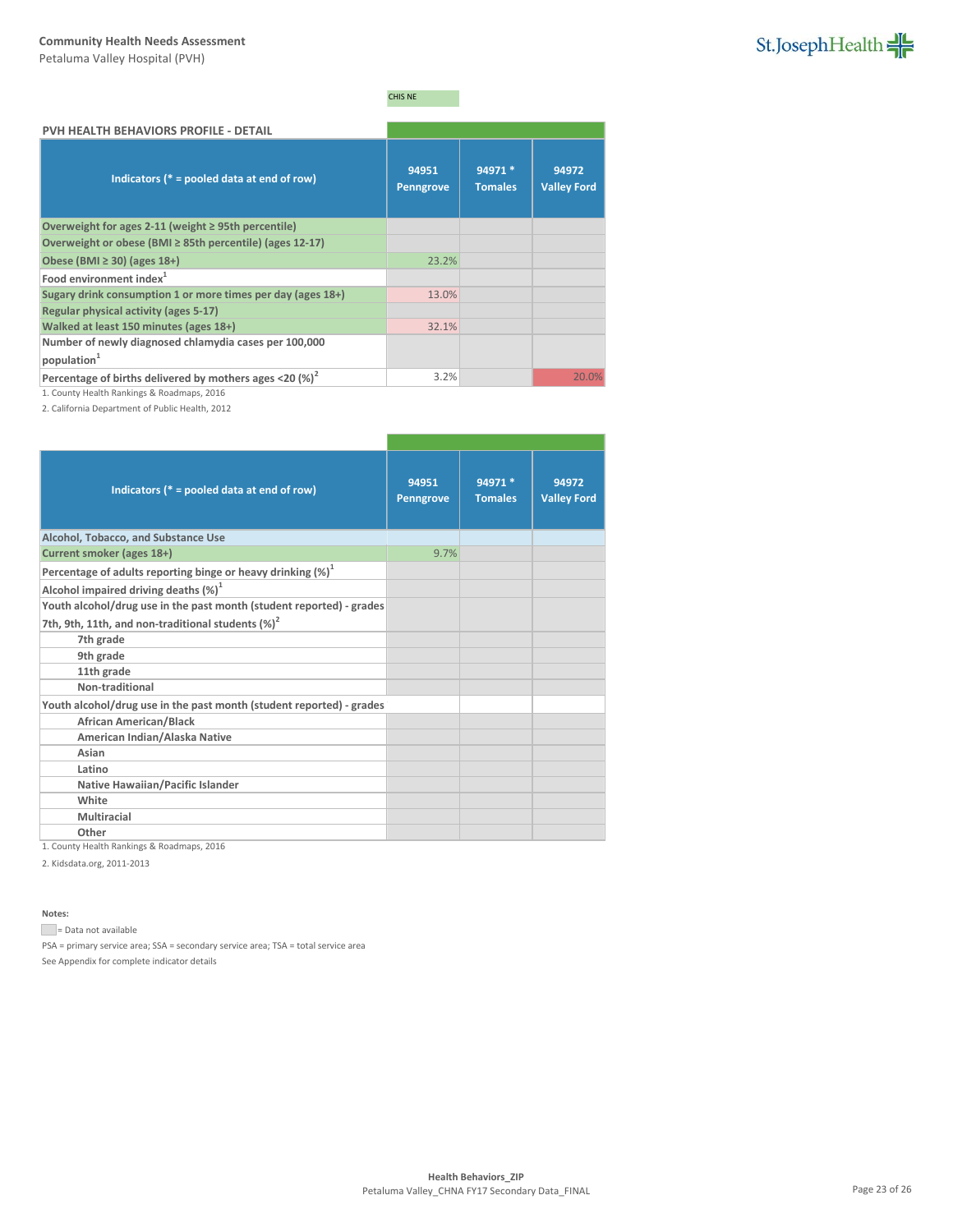Petaluma Valley Hospital (PVH)



CHIS NE

| PVH CLINICAL CARE PROFILE - DETAIL                             | <b>PSA</b>               |                   |                                        | <b>SSA</b>                               |                 |                             |                            |                    |
|----------------------------------------------------------------|--------------------------|-------------------|----------------------------------------|------------------------------------------|-----------------|-----------------------------|----------------------------|--------------------|
| Indicators ( $* =$ pooled data at end of row)                  | 94952<br><b>Petaluma</b> | 94954<br>Petaluma | 94928<br><b>Rohnert</b><br><b>Park</b> | 94929 *<br><b>Dillon</b><br><b>Beach</b> | 94931<br>Cotati | 94937 *<br><b>Inverness</b> | 94940 *<br><b>Marshall</b> | 94951<br>Penngrove |
| <b>Access to Care</b>                                          |                          |                   |                                        |                                          |                 |                             |                            |                    |
| Usual source of care                                           |                          |                   |                                        |                                          |                 |                             |                            |                    |
| Latino                                                         |                          |                   |                                        |                                          |                 |                             |                            |                    |
| <b>Yes</b>                                                     |                          |                   |                                        |                                          |                 |                             |                            |                    |
| <b>No</b>                                                      |                          |                   |                                        |                                          |                 |                             |                            |                    |
| <b>White (non-Latino)</b>                                      |                          |                   |                                        |                                          |                 |                             |                            |                    |
| Yes                                                            |                          |                   |                                        |                                          |                 |                             |                            |                    |
| <b>No</b>                                                      |                          |                   |                                        |                                          |                 |                             |                            |                    |
| Asian (non-Latino)                                             |                          |                   |                                        |                                          |                 |                             |                            |                    |
| Yes                                                            |                          |                   |                                        |                                          |                 |                             |                            |                    |
| <b>No</b>                                                      |                          |                   |                                        |                                          |                 |                             |                            |                    |
| Two or More Races (non-Latino)                                 |                          |                   |                                        |                                          |                 |                             |                            |                    |
| <b>Yes</b>                                                     |                          |                   |                                        |                                          |                 |                             |                            |                    |
| <b>No</b>                                                      |                          |                   |                                        |                                          |                 |                             |                            |                    |
| Uninsured (ages 0-17) (%)                                      |                          |                   | 1.7%                                   |                                          | 1.9%            |                             |                            |                    |
| Uninsured (ages 18-64) (%)                                     | 12.3%                    | 13.1%             | 14.7%                                  |                                          | 13.5%           |                             |                            | 12.4%              |
| First trimester prenatal care (%) <sup>1</sup>                 | 90.6%                    | 88.4%             | 86.1%                                  |                                          | 86.9%           |                             |                            | 90.3%              |
| Ratio of population to primary care physicians <sup>2</sup>    |                          |                   |                                        |                                          |                 |                             |                            |                    |
| Visited the dentist (ages 2-11)                                |                          |                   |                                        |                                          |                 |                             |                            |                    |
| Ratio of population to dentists <sup>2</sup>                   |                          |                   |                                        |                                          |                 |                             |                            |                    |
| Ratio of population to mental health providers <sup>2</sup>    |                          |                   |                                        |                                          |                 |                             |                            |                    |
| Ratio of population to PCPs other than physicians <sup>2</sup> |                          |                   |                                        |                                          |                 |                             |                            |                    |
| Delay prescriptions or medical services (ages 0-17)            | 10.5%                    | 10.8%             | 11.6%                                  |                                          | 11.8%           |                             |                            |                    |
| Delay prescriptions or medical services (ages 18+)             | 24.5%                    | 22.9%             | 24.4%                                  |                                          | 24.7%           |                             |                            | 23.1%              |
| Preventable hospital stays <sup>2</sup>                        |                          |                   |                                        |                                          |                 |                             |                            |                    |
| Mammography screenings (ages 30+)                              |                          |                   |                                        |                                          |                 |                             |                            |                    |
| Mammography screenings, female Medicare enrollees              |                          |                   |                                        |                                          |                 |                             |                            |                    |
| (ages 67-69) (%) <sup>2</sup>                                  |                          |                   |                                        |                                          |                 |                             |                            |                    |

1. California Department of Public Health, 2012

2. County Health Rankings & Roadmaps, 2016

## **Notes:**

Data not available

PSA = primary service area; SSA = secondary service area; TSA = total service area

See Appendix for complete indicator details

1-1.9 percentage points worse than the TSA value

- 2-3.9 percentage points worse than the TSA value
- 4.0 or more percentage points worse than the TSA value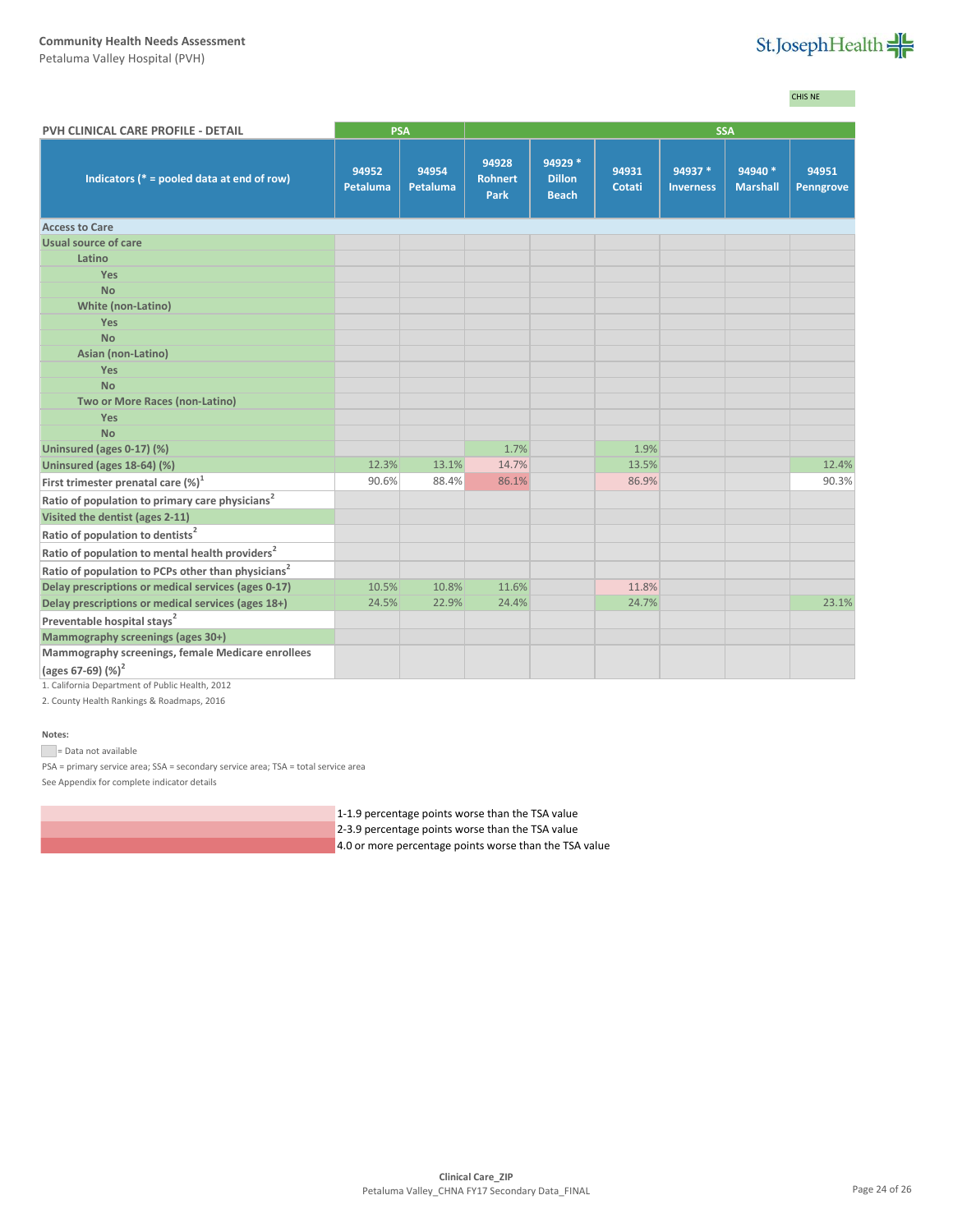

| PVH CLINICAL CARE PROFILE - DETAIL                             |                           |                             | <b>Pooled Data</b>                                                       |  |
|----------------------------------------------------------------|---------------------------|-----------------------------|--------------------------------------------------------------------------|--|
| Indicators ( $* =$ pooled data at end of row)                  | 94971 *<br><b>Tomales</b> | 94972<br><b>Valley Ford</b> | 94940 Marshall<br>94971 Tomales<br>94929 Dillon Beach<br>94937 Inverness |  |
| <b>Access to Care</b>                                          |                           |                             |                                                                          |  |
| Usual source of care                                           |                           |                             |                                                                          |  |
| Latino                                                         |                           |                             |                                                                          |  |
| <b>Yes</b>                                                     |                           |                             |                                                                          |  |
| <b>No</b>                                                      |                           |                             |                                                                          |  |
| <b>White (non-Latino)</b>                                      |                           |                             |                                                                          |  |
| Yes                                                            |                           |                             |                                                                          |  |
| <b>No</b>                                                      |                           |                             |                                                                          |  |
| Asian (non-Latino)                                             |                           |                             |                                                                          |  |
| Yes                                                            |                           |                             |                                                                          |  |
| <b>No</b>                                                      |                           |                             |                                                                          |  |
| Two or More Races (non-Latino)                                 |                           |                             |                                                                          |  |
| Yes                                                            |                           |                             |                                                                          |  |
| <b>No</b>                                                      |                           |                             |                                                                          |  |
| Uninsured (ages 0-17) (%)                                      |                           |                             |                                                                          |  |
| Uninsured (ages 18-64) (%)                                     |                           |                             | 10.7%                                                                    |  |
| First trimester prenatal care $(\%)^1$                         |                           | 80.0%                       |                                                                          |  |
| Ratio of population to primary care physicians <sup>2</sup>    |                           |                             |                                                                          |  |
| Visited the dentist (ages 2-11)                                |                           |                             |                                                                          |  |
| Ratio of population to dentists <sup>2</sup>                   |                           |                             |                                                                          |  |
| Ratio of population to mental health providers <sup>2</sup>    |                           |                             |                                                                          |  |
| Ratio of population to PCPs other than physicians <sup>2</sup> |                           |                             |                                                                          |  |
| Delay prescriptions or medical services (ages 0-17)            |                           |                             |                                                                          |  |
| Delay prescriptions or medical services (ages 18+)             |                           |                             | 21.7%                                                                    |  |
| Preventable hospital stays <sup>2</sup>                        |                           |                             |                                                                          |  |
| Mammography screenings (ages 30+)                              |                           |                             |                                                                          |  |
| Mammography screenings, female Medicare enrollees              |                           |                             |                                                                          |  |
| (ages 67-69) $(%)^2$                                           |                           |                             |                                                                          |  |

1. California Department of Public Health, 2012

2. County Health Rankings & Roadmaps, 2016

### **Notes:**

= Data not available

PSA = primary service area; SSA = secondary service area; TSA = total servi See Appendix for complete indicator details